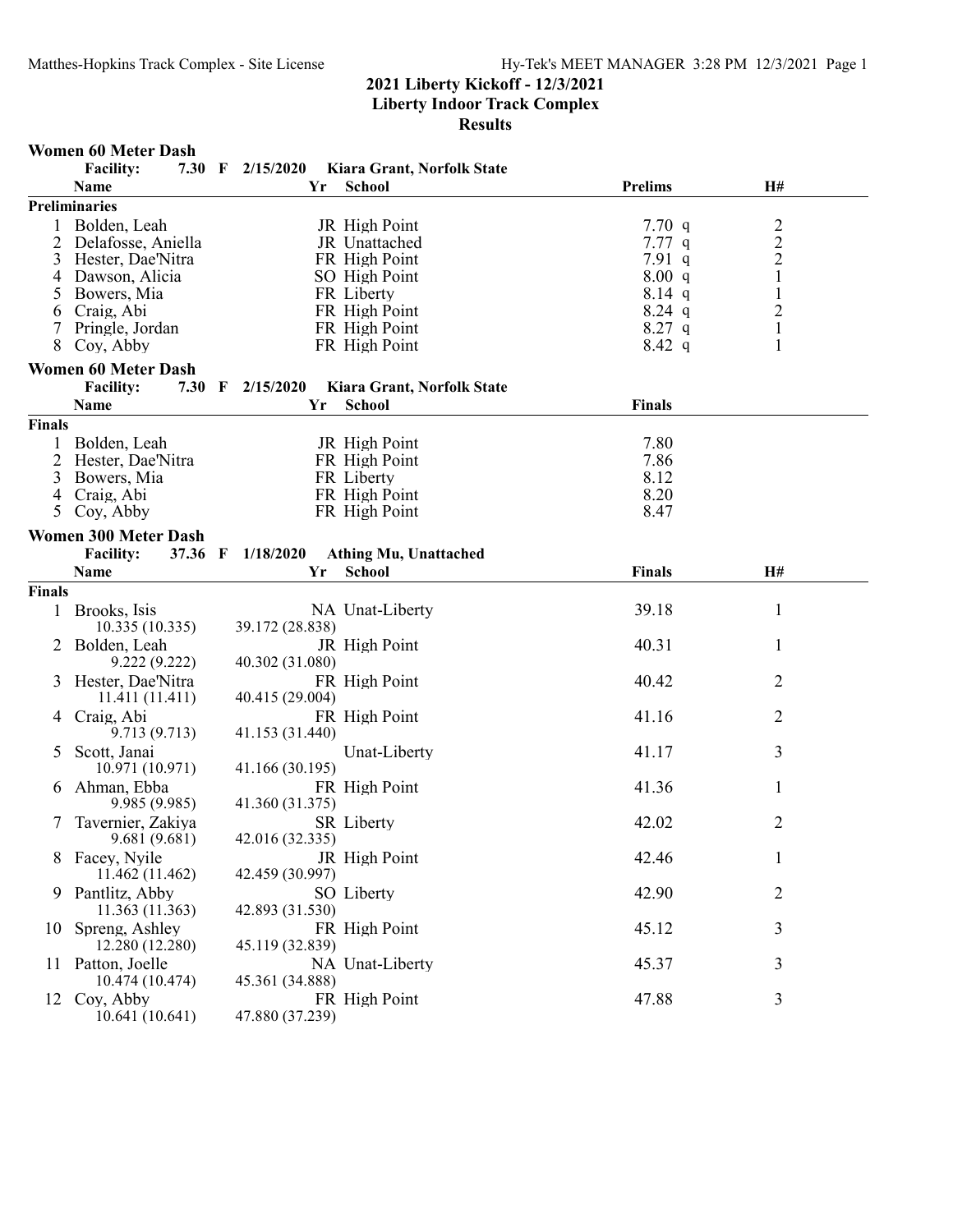**Liberty Indoor Track Complex**

**Results**

## **Women 400 Meter Dash**

|               | <b>Facility:</b>                                        |                   | 52.55 F 1/18/2019 Athing Mu, Unattached                    |                              |              |
|---------------|---------------------------------------------------------|-------------------|------------------------------------------------------------|------------------------------|--------------|
|               | Name                                                    | Yr                | <b>School</b>                                              | <b>Finals</b>                | H#           |
| <b>Finals</b> |                                                         |                   |                                                            |                              |              |
| $\mathbf{1}$  | Coleman, Nimeesha<br>27.504 (27.504)                    | 58.482 (30.979)   | FR Liberty                                                 | 58.49                        | $\mathbf{1}$ |
| 2             | Arthur, Taylor<br>27.285 (27.285)                       | 58.514 (31.229)   | JR High Point                                              | 58.52                        | 1            |
| 3             | Hilton, Dawn<br>26.935 (26.935)                         | 1:00.804 (33.869) | FR Liberty                                                 | 1:00.81                      | 1            |
|               | 4 Peters, Erin<br>30.920 (30.920)                       | 1:04.990 (34.070) | SO High Point                                              | 1:04.99                      | 2            |
| $\mathcal{D}$ | Brohard, Gabrielle<br>29.672 (29.672)                   | 1:05.207(35.535)  | FR Liberty                                                 | 1:05.21                      | 1            |
|               | 6 Martin, Rachel<br>31.641 (31.641)                     | 1:07.452(35.812)  | SO High Point                                              | 1:07.46                      | 2            |
|               | 7 Kozloski, Maya<br>32.945 (32.945)                     | 1:11.689(38.744)  | FR High Point                                              | 1:11.69                      | 2            |
|               | <b>Women 500 Meter Dash</b>                             |                   |                                                            |                              |              |
|               | Facility: 1:10.22 F 1/17/2020                           |                   | <b>Athing Mu, Unattached</b>                               |                              |              |
|               | Name                                                    | Yr                | <b>School</b>                                              | <b>Finals</b>                |              |
| <b>Finals</b> |                                                         |                   |                                                            |                              |              |
|               | McKenzie, Annamarie<br>12.333(12.333)                   |                   | JR Liberty<br>46.204 (33.872) 1:17.894 (31.690)            | 1:17.90                      |              |
|               | 2 Bevan, Ellie                                          |                   | FR Liberty                                                 | 1:18.74                      |              |
|               | 12.631(12.631)                                          |                   | 46.484 (33.854) 1:18.736 (32.252)                          |                              |              |
|               |                                                         |                   |                                                            |                              |              |
|               | <b>Women 800 Meter Run</b>                              |                   |                                                            |                              |              |
|               | Facility: 2:03.73 F 2/27/2021                           |                   | Sarah Hendrick, Kennesaw State                             |                              |              |
|               | <b>Name</b>                                             | Yr                | <b>School</b>                                              | <b>Finals</b>                |              |
| <b>Finals</b> |                                                         |                   |                                                            |                              |              |
|               | Ackley, Adelyn<br>32.678 (32.678)                       |                   | FR Liberty<br>$1:06.823(34.145)$ $1:42.872(36.049)$        | 2:18.75<br>2:18.742 (35.870) |              |
|               | 2 Rogers, Jessica<br>34.044 (34.044)                    |                   | <b>SR</b> Liberty<br>$1:09.294(35.250)$ $1:45.358(36.064)$ | 2:21.35<br>2:21.343 (35.985) |              |
| 3             | Engle, Meredith<br>35.213 (35.213)                      |                   | FR Liberty<br>$1:11.627(36.414)$ $1:48.078(36.452)$        | 2:23.08<br>2:23.077 (34.999) |              |
|               | 4 Van Arsdale, Sofia<br>33.365 (33.365)                 | 1:08.747(35.382)  | FR Liberty<br>1:46.252(37.505)                             | 2:26.18<br>2:26.180 (39.929) |              |
|               | 5 Anderson, Jamie<br>33.552 (33.552)                    |                   | JR Liberty<br>$1:09.043(35.492)$ $1:47.292(38.249)$        | 2:28.07<br>2:28.063 (40.772) |              |
|               | Women 1000 Meter Run                                    |                   |                                                            |                              |              |
|               | Facility: 2:41.25 F                                     | 4/29/2021         | <b>Claudia Saunders, District Track Club</b>               |                              |              |
|               | Name                                                    | Yr                | <b>School</b>                                              | <b>Finals</b>                |              |
| <b>Finals</b> |                                                         |                   |                                                            |                              |              |
| 1             | Armstrong, Naomi<br>32.647 (32.647)                     | 1:06.826(34.179)  | JR Liberty<br>1:42.667(35.842)                             | 2:52.37<br>2:18.647 (35.980) |              |
| 2             | 2:52.364 (33.717)<br>Troup, Samantha                    |                   | FR Liberty                                                 | 3:09.66                      |              |
|               | 33.884 (33.884)<br>3:09.652 (43.279)                    | 1:08.865(34.982)  | 1:45.964 (37.099)                                          | 2:26.374 (40.410)            |              |
| 3             | Huner, Isabella<br>33.855 (33.855)<br>3:16.326 (42.463) | 1:10.444(36.589)  | FR Liberty<br>1:50.815(40.372)                             | 3:16.33<br>2:33.864 (43.049) |              |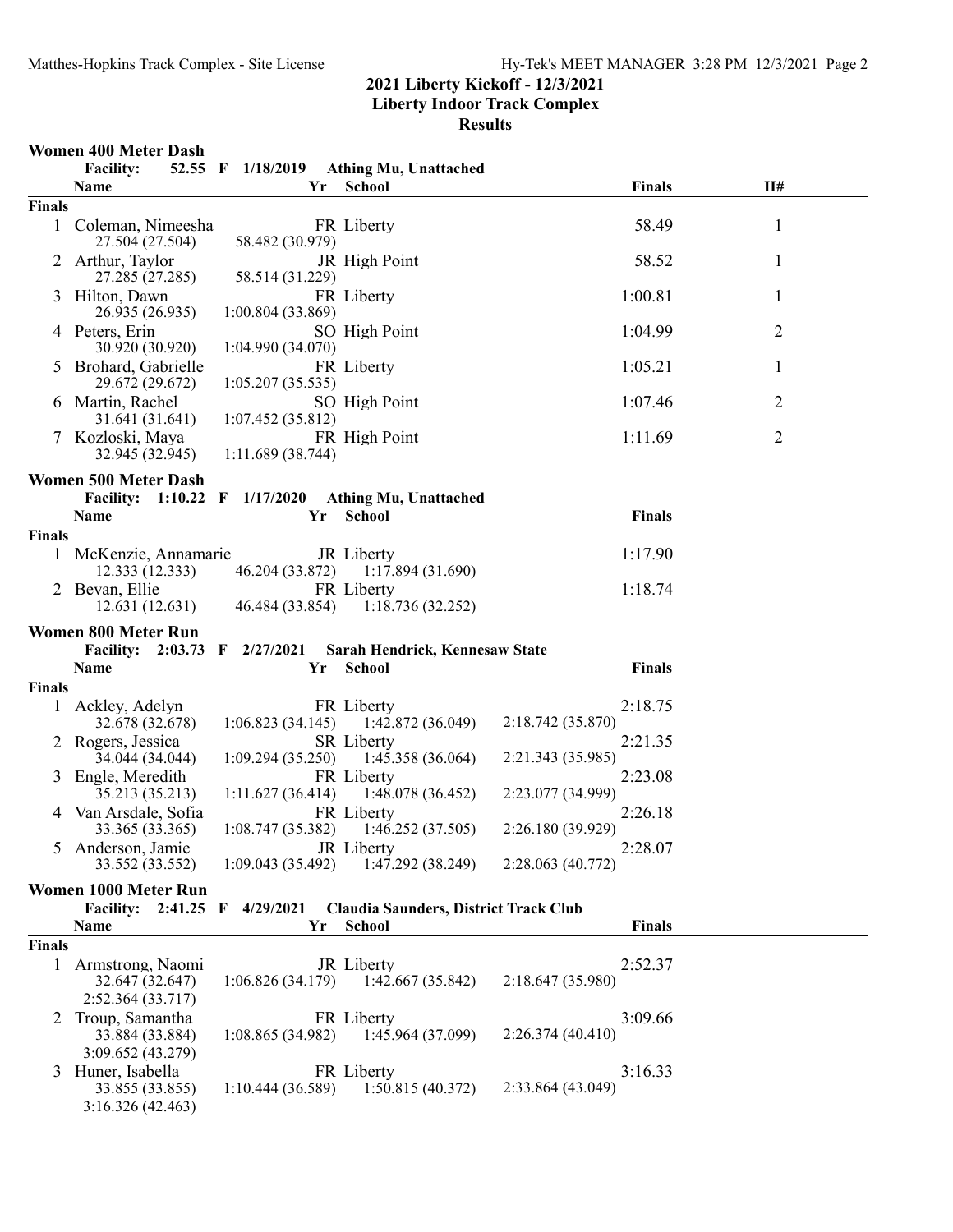**Results**

#### **Women 3000 Meter Run**

|               | Paige Hofstad, North Carolina<br><b>Facility:</b><br>$9:26.25$ F $2/13/2021$ |                    |                    |                   |  |  |  |
|---------------|------------------------------------------------------------------------------|--------------------|--------------------|-------------------|--|--|--|
|               | Name                                                                         | Yr                 | <b>School</b>      | <b>Finals</b>     |  |  |  |
| <b>Finals</b> |                                                                              |                    |                    |                   |  |  |  |
| 1             | Meyer, Michaela                                                              |                    | NA Unattached      | 9:22.82 F         |  |  |  |
|               | 34.786 (34.786)                                                              | 1:11.938(37.153)   | 1:50.373(38.435)   | 2:27.847 (37.474) |  |  |  |
|               | 3:05.533 (37.687)                                                            | 3:43.858 (38.325)  | 4:21.944 (38.087)  | 4:59.158 (37.214) |  |  |  |
|               | 5:35.902 (36.744)                                                            | 6:13.196 (37.294)  | 6:50.466 (37.270)  | 7:28.428 (37.963) |  |  |  |
|               | 8:07.454 (39.027)                                                            | 8:46.203 (38.749)  | 9:22.817 (36.614)  |                   |  |  |  |
|               | 2 Boire, Veronic                                                             |                    | FR Virginia        | 9:34.79           |  |  |  |
|               | 36.143 (36.143)                                                              | 1:14.577(38.434)   | 1:54.133(39.557)   | 2:33.313 (39.180) |  |  |  |
|               | 3:11.522 (38.209)                                                            | 3:50.429 (38.908)  | 4:30.103 (39.674)  | 5:09.941 (39.838) |  |  |  |
|               | 5:49.052 (39.112)                                                            | 6:27.686 (38.634)  | 7:05.781 (38.095)  | 7:43.883 (38.103) |  |  |  |
|               | 8:21.954 (38.072)                                                            | 8:59.004 (37.050)  | 9:34.789 (35.785)  |                   |  |  |  |
| 3             | Jones, Taylor                                                                |                    | SR Virginia        | 9:53.75           |  |  |  |
|               | 35.921 (35.921)                                                              | 1:14.374(38.454)   | 1:53.918 (39.544)  | 2:33.103 (39.185) |  |  |  |
|               | 3:11.302 (38.199)                                                            | 3:50.201 (38.899)  | 4:29.844 (39.644)  | 5:10.208 (40.364) |  |  |  |
|               | 5:50.434 (40.227)                                                            | 6:30.719(40.285)   | 7:11.396 (40.677)  | 7:52.743 (41.348) |  |  |  |
|               | 8:34.962 (42.219)                                                            | 9:15.612(40.650)   | 9:53.742 (38.130)  |                   |  |  |  |
|               | 4 Neely, Liza                                                                |                    | FR Virginia        | 10:22.19          |  |  |  |
|               | 38.492 (38.492)                                                              | 1:19.021 (40.529)  | 2:01.008 (41.988)  | 2:43.184 (42.177) |  |  |  |
|               | 3:24.458 (41.274)                                                            | 4:06.854 (42.397)  | 4:50.162 (43.308)  | 5:32.194 (42.033) |  |  |  |
|               | 6:14.001(41.807)                                                             | 6:56.128(42.128)   | 7:37.906 (41.778)  | 8:19.331 (41.425) |  |  |  |
|               | 9:01.417 (42.087)                                                            | 9:42.791 (41.374)  | 10:22.181 (39.390) |                   |  |  |  |
|               | 5 Fenner, Lila                                                               |                    | FR Virginia        | 10:41.39          |  |  |  |
|               | 38.281 (38.281)                                                              | 1:18.758(40.478)   | 2:00.773 (42.015)  | 2:43.047 (42.274) |  |  |  |
|               | 3:24.231(41.184)                                                             | 4:06.523(42.293)   | 4:50.437 (43.914)  | 5:33.068 (42.632) |  |  |  |
|               | 6:15.918(42.850)                                                             | 7:00.148 (44.230)  | 7:44.633 (44.485)  | 8:29.943 (45.310) |  |  |  |
|               | 9:14.663 (44.720)                                                            | 9:59.779 (45.117)  | 10:41.384 (41.605) |                   |  |  |  |
|               | 6 Kokernak, Amelia                                                           |                    | JR Virginia        | 10:41.81          |  |  |  |
|               | 37.898 (37.898)                                                              | 1:18.044(40.147)   | 1:59.828 (41.784)  | 2:42.157 (42.329) |  |  |  |
|               | 3:23.964 (41.808)                                                            | 4:06.829(42.865)   | 4:50.734 (43.905)  | 5:33.592 (42.858) |  |  |  |
|               | 6:16.809(43.218)                                                             | 7:00.681 (43.872)  | 7:45.117 (44.437)  | 8:30.246 (45.129) |  |  |  |
|               | 9:15.039 (44.794)                                                            | 10:00.069 (45.030) | 10:41.808 (41.739) |                   |  |  |  |
| 7             | Kassens, Alice                                                               |                    | Unattached         | 11:18.99          |  |  |  |
|               | 41.227 (41.227)                                                              | 1:25.133 (43.907)  | 2:09.596 (44.463)  | 2:54.787 (45.192) |  |  |  |
|               | 3:39.347 (44.560)                                                            | 4:24.162(44.815)   | 5:08.946 (44.784)  | 5:53.886 (44.940) |  |  |  |
|               | 6:39.717(45.832)                                                             | 7:25.759 (46.043)  | 8:12.251 (46.492)  | 8:59.089 (46.839) |  |  |  |
|               | 9:46.003 (46.914)                                                            | 10:32.811 (46.808) | 11:18.987 (46.177) |                   |  |  |  |
|               | Atkinson, Sophie                                                             |                    | NA Unattached      | <b>DNF</b>        |  |  |  |
|               | 34.534 (34.534)                                                              | 1:11.691(37.157)   | 1:50.096(38.405)   | 2:27.582 (37.487) |  |  |  |
|               | 3:05.281 (37.699)                                                            | 3:43.593 (38.313)  | 4:21.682 (38.089)  | 4:58.818(37.137)  |  |  |  |
|               |                                                                              |                    |                    |                   |  |  |  |

#### **Women 5000 Meter Run**

|               | Facility: 15:37.12 F 1/20/2018 |                    | <b>Katelyn Tuohy, North Rockland HS</b> |                    |  |
|---------------|--------------------------------|--------------------|-----------------------------------------|--------------------|--|
|               | <b>Name</b>                    | Yr                 | School                                  | <b>Finals</b>      |  |
| <b>Finals</b> |                                |                    |                                         |                    |  |
|               | Doan, Calli                    |                    | <b>SR</b> Liberty                       | 16:12.91           |  |
|               | 36.005 (36.005)                | 1:14.070(38.065)   | 1:53.802(39.733)                        | 2:33.640 (39.838)  |  |
|               | 3:11.835(38.195)               | 3:50.231(38.397)   | 4:29.139 (38.908)                       | 5:06.722 (37.584)  |  |
|               | 5:45.147 (38.425)              | 6:23.564(38.417)   | 7:02.571 (39.008)                       | 7:41.432 (38.862)  |  |
|               | 8:20.187(38.755)               | 8:58.879 (38.692)  | 9:38.757 (39.879)                       | 10:18.640 (39.883) |  |
|               | 10:58.181 (39.542)             | 11:38.089 (39.908) | 12:18.040 (39.952)                      | 12:58.077 (40.038) |  |
|               | 13:37.826 (39.749)             | 14:17.439 (39.613) | 14:56.656 (39.218)                      | 15:35.942 (39.287) |  |
|               | 16:12.904 (36.962)             |                    |                                         |                    |  |
|               |                                |                    |                                         |                    |  |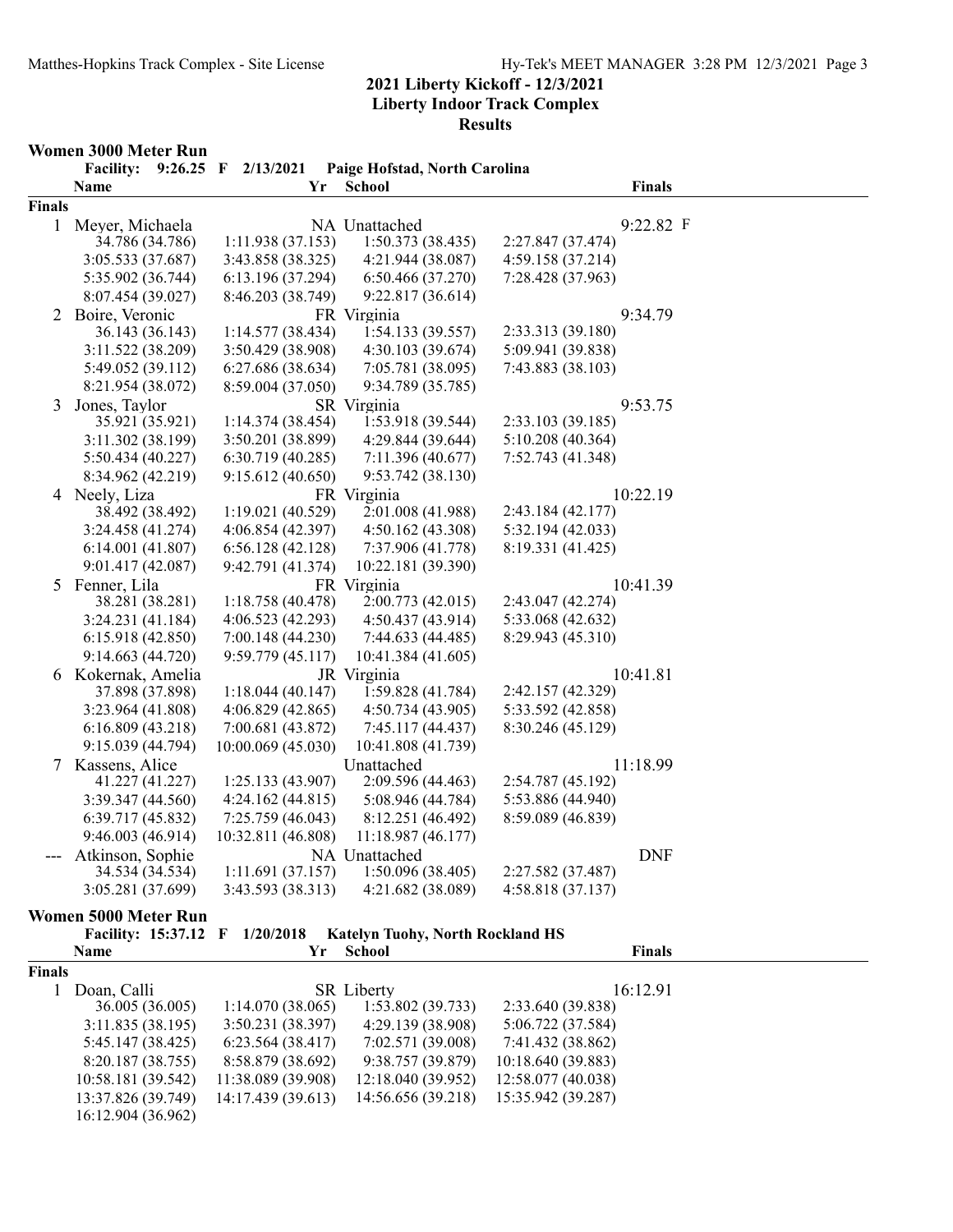## **Finals ... (Women 5000 Meter Run)**

|   | <b>Name</b>                              | Yr                                       | <b>School</b>                            |                                          | <b>Finals</b> |
|---|------------------------------------------|------------------------------------------|------------------------------------------|------------------------------------------|---------------|
| 2 | Ahm, Maria                               |                                          | SO Elon                                  |                                          | 16:35.02      |
|   | 36.247 (36.247)                          | 1:14.342(38.095)                         | 1:54.060 (39.718)                        | 2:33.890 (39.830)                        |               |
|   | 3:12.119 (38.229)                        | 3:50.479 (38.360)                        | 4:29.381 (38.903)                        | 5:06.995 (37.614)                        |               |
|   | 5:45.410 (38.415)                        | 6:23.821(38.412)                         | 7:02.832 (39.012)                        | 7:41.734 (38.902)                        |               |
|   | 8:20.525 (38.792)                        | 8:59.660 (39.135)                        | 9:39.112 (39.453)                        | 10:19.455 (40.343)                       |               |
|   | 11:00.237 (40.783)                       | 11:41.816 (41.579)                       | 12:23.581 (41.765)                       | 13:05.916 (42.335)                       |               |
|   | 13:48.495 (42.579)                       | 14:31.555 (43.060)                       | 15:14.416 (42.862)                       | 15:55.545 (41.129)                       |               |
|   | 16:35.015 (39.470)                       |                                          |                                          |                                          |               |
| 3 | Appleton, Margot                         |                                          | FR Virginia                              |                                          | 16:49.45      |
|   | 37.169 (37.169)                          | 1:16.526(39.358)                         | 1:56.214 (39.688)                        | 2:35.294 (39.080)                        |               |
|   | 3:14.361 (39.068)                        | 3:52.760 (38.399)                        | 4:32.672 (39.913)                        | 5:11.217 (38.545)                        |               |
|   | 5:49.964 (38.747)                        | 6:29.619(39.655)                         | 7:09.117 (39.499)                        | 7:48.756 (39.639)                        |               |
|   | 8:28.460 (39.704)                        | 9:08.257 (39.798)                        | 9:48.662(40.405)                         | 10:30.324 (41.662)                       |               |
|   | 11:11.187(40.864)                        | 11:52.221 (41.034)                       | 12:34.280 (42.059)                       | 13:16.586 (42.307)                       |               |
|   | 13:58.585 (41.999)                       | 14:41.647 (43.063)                       | 15:24.695 (43.048)                       | 16:07.171 (42.477)                       |               |
|   | 16:49.445 (42.274)                       |                                          |                                          |                                          |               |
|   | 4 Hostetler, Anna                        |                                          | JR Liberty                               |                                          | 17:00.23      |
|   | 36.484 (36.484)                          | 1:15.414(38.930)                         | 1:55.147(39.734)                         | 2:34.180 (39.033)                        |               |
|   | 3:13.304 (39.124)                        | 3:52.622 (39.319)                        | 4:32.381 (39.759)                        | 5:11.444 (39.063)                        |               |
|   | 5:50.962 (39.519)                        | 6:30.925(39.963)                         | 7:12.252 (41.328)                        | 7:52.877(40.625)                         |               |
|   | 8:34.615 (41.738)                        | 9:17.070(42.455)                         | 9:59.782 (42.713)                        | 10:41.906 (42.124)                       |               |
|   | 11:25.996 (44.090)<br>14:17.649 (42.972) | 12:09.211 (43.215)<br>15:00.641 (42.993) | 12:52.426 (43.215)<br>15:43.717 (43.077) | 13:34.677 (42.252)<br>16:25.337 (41.620) |               |
|   | 17:00.221 (34.884)                       |                                          |                                          |                                          |               |
| 5 | Lindsay, Helena                          |                                          | SO Virginia                              |                                          | 17:01.24      |
|   | 37.214 (37.214)                          | 1:16.696(39.483)                         | 1:56.411(39.715)                         | 2:35.436 (39.025)                        |               |
|   | 3:14.566(39.130)                         | 3:53.072 (38.507)                        | 4:32.956 (39.884)                        | 5:11.484 (38.528)                        |               |
|   | 5:50.575 (39.092)                        | 6:31.161(40.587)                         | 7:12.596 (41.435)                        | 7:53.224 (40.628)                        |               |
|   | 8:35.014 (41.790)                        | 9:16.755(41.742)                         | 9:59.390(42.635)                         | 10:41.325 (41.935)                       |               |
|   | 11:23.561 (42.237)                       | 12:06.941 (43.380)                       | 12:50.406 (43.465)                       | 13:33.605 (43.199)                       |               |
|   | 14:15.791 (42.187)                       | 14:57.326 (41.535)                       | 15:39.951 (42.625)                       | 16:21.430 (41.479)                       |               |
|   | 17:01.239 (39.809)                       |                                          |                                          |                                          |               |
| 6 | Sorg, Kyley                              |                                          | <b>SR</b> Liberty                        |                                          | 17:42.04      |
|   | 37.526 (37.526)                          | 1:17.182(39.657)                         | 1:56.844 (39.662)                        | 2:36.195 (39.352)                        |               |
|   | 3:16.591 (40.397)                        | 3:58.800 (42.209)                        | 4:41.874 (43.074)                        | 5:25.274 (43.400)                        |               |
|   | 6:08.567(43.294)                         | 6:51.237(42.670)                         | 7:34.645 (43.408)                        | 8:17.714 (43.069)                        |               |
|   | 9:01.226 (43.513)                        | 9:44.706 (43.480)                        | 10:28.737 (44.032)                       | 11:13.527 (44.790)                       |               |
|   | 11:57.376 (43.849)                       | 12:42.106 (44.730)                       | 13:28.356 (46.250)                       | 14:13.854 (45.498)                       |               |
|   | 14:58.945 (45.092)                       | 15:43.040 (44.095)                       | 16:26.142 (43.103)                       | 17:06.567 (40.425)                       |               |
|   | 17:42.035 (35.468)                       |                                          |                                          |                                          |               |
| 7 | Webb, Laura                              |                                          | JR James Madison                         |                                          | 17:50.49      |
|   | 38.362 (38.362)                          | 1:19.697(41.335)                         | 2:00.382 (40.685)                        | 2:42.289 (41.907)                        |               |
|   | 3:23.419 (41.130)                        | 4:04.735(41.317)                         | 4:46.770 (42.035)                        | 5:28.529 (41.759)                        |               |
|   | 6:10.367(41.839)                         | 6:52.507(42.140)                         | 7:34.375 (41.868)                        | 8:17.430 (43.055)                        |               |
|   | 9:00.730 (43.300)                        | 9:43.726 (42.997)                        | 10:27.415 (43.689)                       | 11:10.435 (43.020)                       |               |
|   | 11:52.520 (42.085)                       | 12:34.534 (42.014)                       | 13:16.827 (42.294)                       | 13:58.756 (41.929)                       |               |
|   | 14:42.202 (43.447)                       | 15:27.147 (44.945)                       | 16:14.657 (47.510)                       | 17:01.281 (46.624)                       |               |
|   | 17:50.482 (49.202)                       |                                          |                                          |                                          |               |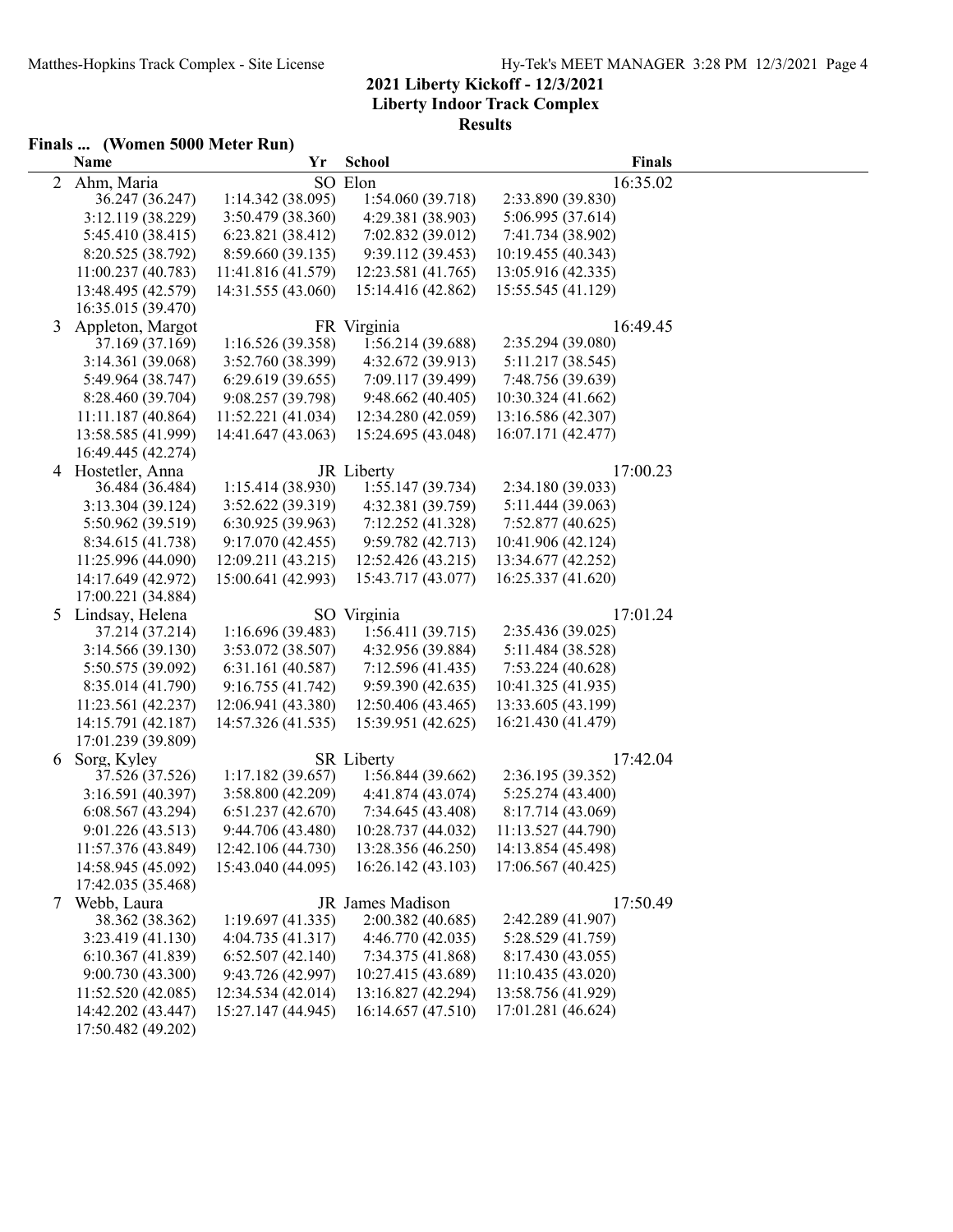|   |                    |                    | <b>Results</b>     |                    |            |
|---|--------------------|--------------------|--------------------|--------------------|------------|
| 8 | Stanhope, Miranda  |                    | SO James Madison   |                    | 17:50.57   |
|   | 38.397 (38.397)    | 1:19.630(41.233)   | 2:00.239(40.609)   | 2:42.174 (41.935)  |            |
|   | 3:23.255(41.082)   | 4:04.595 (41.340)  | 4:46.606(42.012)   | 5:28.451 (41.845)  |            |
|   | 6:10.227(41.777)   | 6:52.406(42.179)   | 7:34.916(42.510)   | 8:17.479 (42.563)  |            |
|   | 9:00.636(43.158)   | 9:43.770 (43.134)  | 10:27.357 (43.588) | 11:11.147 (43.790) |            |
|   | 11:54.485 (43.338) | 12:38.130 (43.645) | 13:22.502 (44.373) | 14:07.254 (44.752) |            |
|   | 14:52.834 (45.580) | 15:38.332 (45.499) | 16:23.239 (44.907) | 17:07.184 (43.945) |            |
|   | 17:50.569 (43.385) |                    |                    |                    |            |
|   | Atkinson, Sophie   |                    | NA Unattached      |                    | <b>DNF</b> |
|   | 36.987 (36.987)    | 1:16.382(39.395)   | 1:56.137(39.755)   | 2:35.162(39.025)   |            |
|   | 3:14.162(39.000)   | 3:52.499 (38.337)  | 4:32.500(40.002)   | 5:11.120(38.620)   |            |
|   | 5:49.767 (38.648)  | 6:29.532(39.765)   |                    |                    |            |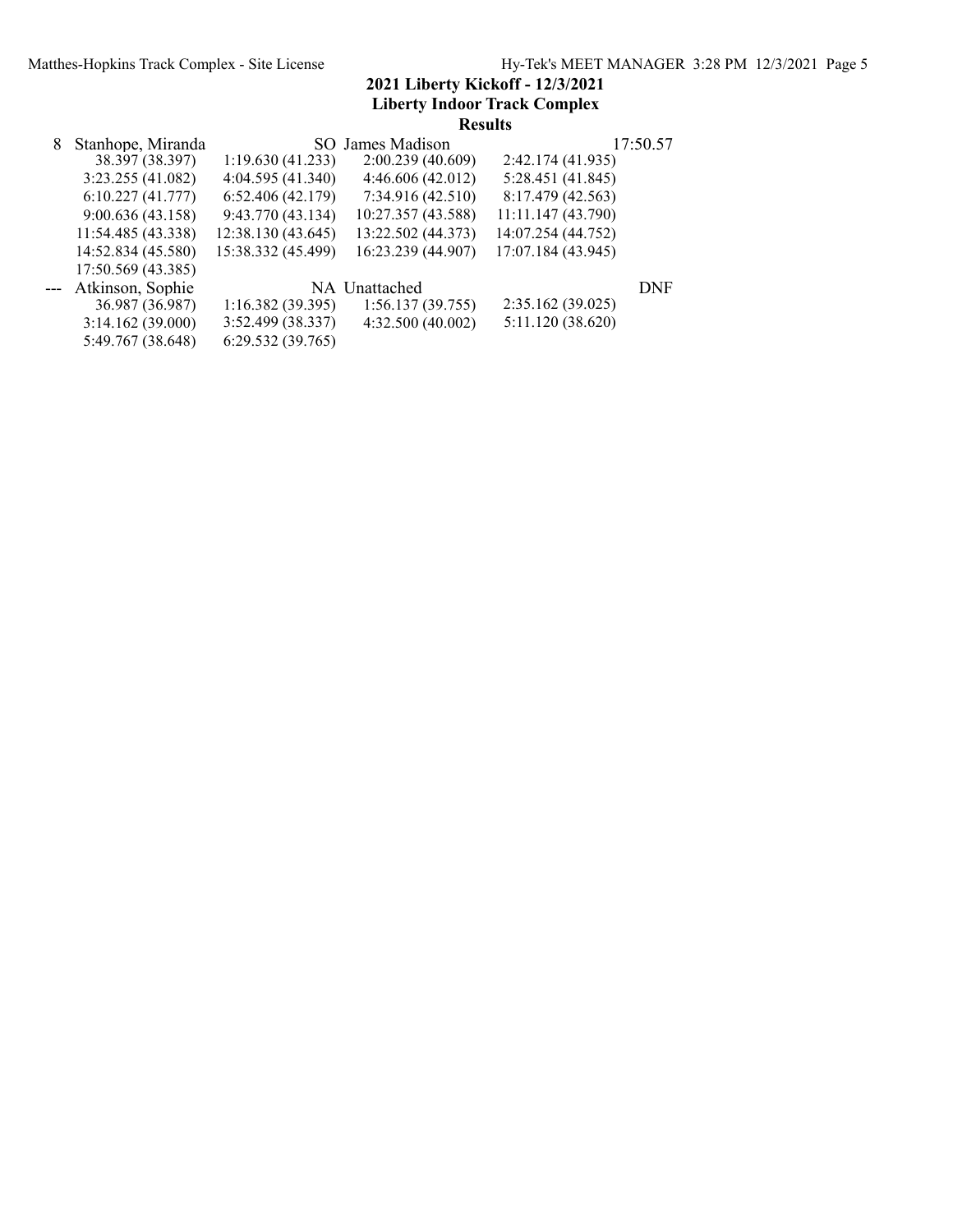|                | Finals  (Women 5000 Meter Run)  |                    |                                           |                                       |                    |                       |  |
|----------------|---------------------------------|--------------------|-------------------------------------------|---------------------------------------|--------------------|-----------------------|--|
|                | Name                            | Yr                 | School                                    |                                       | <b>Finals</b>      |                       |  |
| ---            | Anderson, Jamie                 |                    | JR Liberty                                |                                       | <b>DNF</b>         |                       |  |
|                | 37.449 (37.449)                 | 1:16.881(39.433)   | 1:56.602(39.722)                          | 2:35.636 (39.034)                     |                    |                       |  |
|                | 3:15.964 (40.328)               | 3:57.830 (41.867)  | 4:40.795 (42.965)                         | 5:24.184 (43.389)                     |                    |                       |  |
|                | 6:07.784(43.600)                |                    |                                           |                                       |                    |                       |  |
|                | Watkins, McKenzi                |                    | JR James Madison                          |                                       | <b>DNF</b>         |                       |  |
|                | 38.776 (38.776)                 | 1:20.239(41.463)   | 2:02.739 (42.500)                         | 2:46.569 (43.830)                     |                    |                       |  |
|                | 3:30.687 (44.119)               | 4:15.777(45.090)   | 5:02.069 (46.292)                         | 5:49.814 (47.745)                     |                    |                       |  |
|                | 6:37.964(48.150)                | 7:26.585(48.622)   | 8:15.620 (49.035)                         | 9:04.614 (48.994)                     |                    |                       |  |
|                | 9:53.550 (48.937)               | 10:43.041 (49.492) | 11:32.905 (49.864)                        | 12:22.442 (49.538)                    |                    |                       |  |
|                | 13:11.405 (48.963)              | 14:00.609 (49.204) | 14:50.414 (49.805)                        | 15:39.875 (49.462)                    |                    |                       |  |
|                | 16:30.429 (50.554)              | 17:20.067 (49.639) | 18:09.522 (49.455)                        | 18:54.037 (44.515)                    |                    |                       |  |
|                | Ackley, Adelyn                  |                    | FR Liberty                                |                                       | <b>DNF</b>         |                       |  |
|                | 35.776 (35.776)                 | 1:13.804 (38.028)  | 1:53.544 (39.740)                         | 2:33.365 (39.822)                     |                    |                       |  |
|                | 3:11.576 (38.212)               | 3:49.990 (38.414)  | 4:28.882 (38.893)                         | 5:06.246 (37.364)                     |                    |                       |  |
|                | <b>Women 60 Meter Hurdles</b>   |                    |                                           |                                       |                    |                       |  |
|                | <b>Facility:</b><br>8.15 F      | 2/12/2021          | <b>Annie Kunz, Olympic Training Elite</b> |                                       |                    |                       |  |
|                | Name                            | Yr                 | School                                    |                                       | <b>Prelims</b>     | H#                    |  |
|                | <b>Preliminaries</b>            |                    |                                           |                                       |                    |                       |  |
|                | Facey, Nyile                    |                    | JR High Point                             |                                       | $8.67$ q           | 1                     |  |
| 2              | Ahman, Ebba                     |                    | FR High Point                             |                                       | 8.93 q             | $\mathbf{1}$          |  |
| 3              | Hankton, Amani                  |                    | FR Liberty                                |                                       | 9.06 $q$           | $\mathbf{1}$          |  |
| 4              | Clark, N'Tayla                  |                    | FR Liberty                                |                                       | 9.48 $q$           | $\mathbf{1}$          |  |
| 5              | Arthur, Taylor                  |                    | JR High Point                             |                                       | 9.69q              | $\overline{c}$        |  |
| 6<br>7         | Coleman, Nimeesha               |                    | FR Liberty                                |                                       | 9.73 $q$<br>9.79 q | $\overline{c}$<br>1   |  |
|                | Peters, Erin                    |                    | SO High Point                             |                                       |                    |                       |  |
|                | <b>Women 60 Meter Hurdles</b>   |                    |                                           |                                       |                    |                       |  |
|                | <b>Facility:</b><br>$8.15$ F    | 2/12/2021          | <b>Annie Kunz, Olympic Training Elite</b> |                                       |                    |                       |  |
|                | Name                            | Yr                 | School                                    |                                       | <b>Finals</b>      |                       |  |
| <b>Finals</b>  |                                 |                    |                                           |                                       |                    |                       |  |
| 1              | Facey, Nyile                    |                    | JR High Point                             |                                       | 8.86               |                       |  |
| $\overline{2}$ | Hankton, Amani<br>Ahman, Ebba   |                    | FR Liberty                                |                                       | 8.86               |                       |  |
| 3<br>4         | Clark, N'Tayla                  |                    | FR High Point<br>FR Liberty               |                                       | 9.03<br>9.35       |                       |  |
| 5              | Coleman, Nimeesha               |                    | FR Liberty                                |                                       | 9.38               |                       |  |
| 6              | Arthur, Taylor                  |                    | JR High Point                             |                                       | 9.73               |                       |  |
| 7              | Peters, Erin                    |                    | SO High Point                             |                                       | 9.92               |                       |  |
|                | <b>Women 4x400 Meter Relay</b>  |                    |                                           |                                       |                    |                       |  |
|                | <b>Facility:</b><br>$3:39.60$ F | 1/19/2018          | <b>Bullis School, Bullis School</b>       |                                       |                    |                       |  |
|                | <b>Team</b>                     |                    | Relay                                     |                                       | Finals             | H#                    |  |
| <b>Finals</b>  |                                 |                    |                                           |                                       |                    |                       |  |
|                | 1 High Point                    |                    | A                                         |                                       | 3:56.71            | 1                     |  |
|                | 1) Arthur, Taylor JR            |                    | 2) Hester, Dae'Nitra FR                   | 3) Bolden, Leah JR                    |                    | 4) Ahman, Ebba FR     |  |
|                | 59.999 (59.999)                 |                    | $1:58.283(58.284)$ $2:59.401(1:01.118)$   | 3:56.706(57.305)                      |                    |                       |  |
|                | Unat-Liberty                    |                    | A                                         |                                       | 4:01.53            | 1                     |  |
|                | 1) Brooks, Isis NA              |                    | 2) Bryan, Patasha NA                      | 3) Scott, Janai                       |                    | 4) Patton, Joelle NA  |  |
|                | 58.214 (58.214)                 | 1:55.731(57.517)   |                                           | 2:55.307 (59.577) 4:01.527 (1:06.220) |                    |                       |  |
| 3              | Liberty                         |                    | A                                         |                                       | 4:04.47            | $\overline{2}$        |  |
|                | 1) Doan, Calli SR               |                    | 2) Hostetler, Marie FR                    | 3) Sorg, Kyley SR                     |                    | 4) Hostetler, Anna JR |  |
|                | 58.626 (58.626)                 |                    | $2:01.378(1:02.753)$ $3:03.791(1:02.413)$ | 4:04.462(1:00.672)                    |                    |                       |  |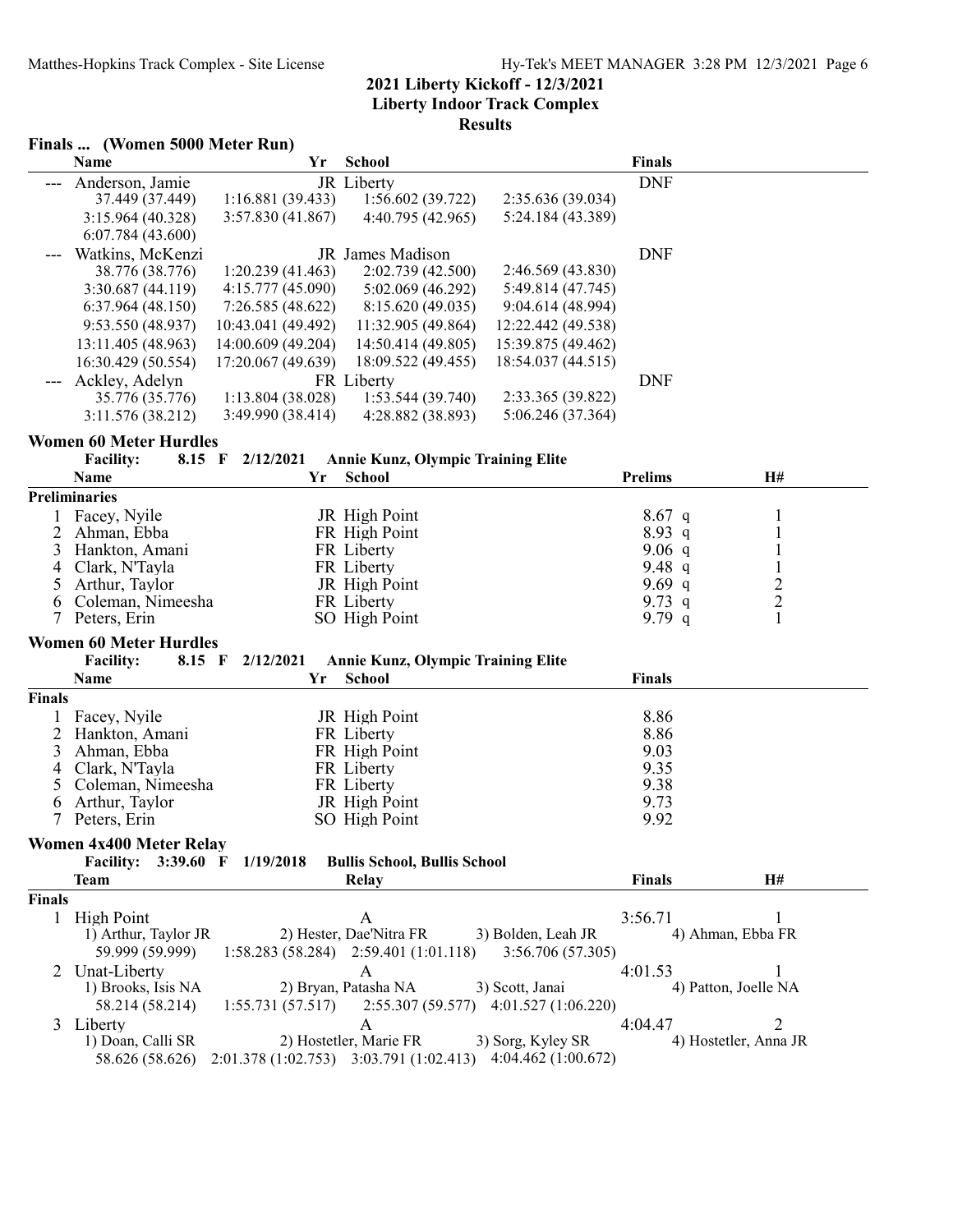#### **Liberty Indoor Track Complex**

|                | Finals  (Women 4x400 Meter Relay)                           |                   |                                  |                                                                                                 |              |                             |
|----------------|-------------------------------------------------------------|-------------------|----------------------------------|-------------------------------------------------------------------------------------------------|--------------|-----------------------------|
|                | <b>Team</b>                                                 |                   | <b>Relay</b>                     |                                                                                                 | Finals       | H#                          |
|                | 4 Liberty                                                   |                   | D                                |                                                                                                 | 4:05.23      | 1                           |
|                | 1) Hilton, Dawn FR                                          |                   |                                  | 2) McKenzie, Annamarie JR 3) Tavernier, Zakiya SR                                               |              | 4) Brohard, Gabrielle FR    |
|                | $1:01.127(1:01.127)$ $2:01.787(1:00.660)$                   |                   |                                  | 3:00.571 (58.784) 4:05.224 (1:04.654)                                                           |              |                             |
|                | 5 Liberty                                                   |                   | B                                |                                                                                                 | 4:11.24      | 2                           |
|                | 1) Ackley, Adelyn FR                                        |                   |                                  | 2) Van Arsdale, Sofia FR 3) Rogers, Jessica SR                                                  |              | 4) Troup, Samantha FR       |
|                |                                                             |                   |                                  | 1:02.507 (1:02.507) 2:05.237 (1:02.730) 3:08.374 (1:03.138) 4:11.232 (1:02.858)                 |              |                             |
| 6              | <b>High Point</b>                                           |                   | B                                |                                                                                                 | 4:20.50      | 1                           |
|                | 1) Facey, Nyile JR                                          |                   |                                  | 2) Craig, Abi FR 3) Spreng, Ashley FR                                                           |              | 4) Peters, Erin SO          |
|                |                                                             |                   |                                  | 59.139 (59.139) 2:05.001 (1:05.862) 3:15.082 (1:10.082) 4:20.493 (1:05.412)                     |              |                             |
|                | 7 Liberty                                                   |                   | E                                |                                                                                                 | 4:31.82      | $\overline{2}$              |
|                | 1) Stocki, Chelsea JR                                       |                   |                                  | 2) Leone, Rebekah JR 3) Anderson, Jamie JR                                                      |              | 4) Huner, Isabella FR       |
|                |                                                             |                   |                                  | $1:05.773$ $(1:05.773)$ $2:15.048$ $(1:09.275)$ $3:23.884$ $(1:08.837)$ $4:31.817$ $(1:07.933)$ |              |                             |
|                | Liberty                                                     |                   | $\mathbf C$                      |                                                                                                 | <b>DNF</b>   |                             |
|                | 1) Coleman, Nimeesha FR                                     |                   | 2) Bevan, Ellie FR               | 3) Armstrong, Naomi JR                                                                          |              | 4) Pantlitz, Abby SO        |
|                | --- High Point                                              |                   | C                                |                                                                                                 | <b>DNF</b>   | $\mathcal{D}_{\mathcal{L}}$ |
|                | 1) Dawson, Alicia SO                                        |                   | 2) Coy, Abby FR                  | 3) Martin, Rachel SO                                                                            |              | 4) Kozloski, Maya FR        |
|                | 1:12.629 (1:12.629) 2:18.412 (1:05.783) 3:30.371 (1:11.959) |                   |                                  |                                                                                                 |              |                             |
|                | <b>Women High Jump</b>                                      |                   |                                  |                                                                                                 |              |                             |
|                | Facility: 1.83m F 1/17/2020                                 |                   |                                  | Shelby Tyler/ Morgan Smalls, Unattached                                                         |              |                             |
|                | Name                                                        |                   | Yr School                        | <b>Finals</b>                                                                                   |              |                             |
| Finals         |                                                             |                   |                                  |                                                                                                 |              |                             |
|                | 1 Cox, Kacy                                                 |                   | FR Liberty                       | 1.59m                                                                                           | $5 - 02.50$  |                             |
| $\overline{2}$ | Thorpe, Abby                                                |                   | JR Liberty                       | 1.54m                                                                                           | 5-00.50      |                             |
| 3              | Arblaster, Emma                                             |                   | SO Liberty                       | 1.44m                                                                                           | 4-08.75      |                             |
|                | <b>Women Pole Vault</b>                                     |                   |                                  |                                                                                                 |              |                             |
|                | <b>Facility:</b>                                            | 4.41m F 2/13/2021 | Alina McDonald, KMR Athletics    |                                                                                                 |              |                             |
|                | Name                                                        |                   | Yr School                        | <b>Finals</b>                                                                                   |              |                             |
| Finals         |                                                             |                   |                                  |                                                                                                 |              |                             |
|                | McDonald, Alina                                             |                   | <b>Kmr</b> Athletics             | $4.51m$ F                                                                                       | 14-09.50     |                             |
| 2              | Horn, Sydney                                                |                   | FR High Point                    | 4.21m                                                                                           | 13-09.75     |                             |
| 3              | Langin, Taylen                                              |                   | JR Liberty                       | 3.91 <sub>m</sub>                                                                               | 12-10.00     |                             |
| 4              | Horn, Mackenzie                                             |                   | JR High Point                    | 3.76m                                                                                           | 12-04.00     |                             |
| 5              | Elliott, Nathalie                                           |                   | SR High Point                    | J3.76m                                                                                          | 12-04.00     |                             |
| 5              | Pafford, Emory                                              |                   | FR Liberty                       | J3.76m                                                                                          | 12-04.00     |                             |
| 7              | Vesper, Rachel                                              |                   | FR High Point                    | 3.61 <sub>m</sub>                                                                               | $11 - 10.00$ |                             |
| 8              | Armstrong, Naomi                                            |                   | JR Liberty                       | 3.46m                                                                                           | 11-04.25     |                             |
| 9.             | Grace, Emma                                                 |                   | SO High Point                    | J3.46m                                                                                          | 11-04.25     |                             |
| 10             | Bowers, Mia                                                 |                   | FR Liberty                       | 3.31 <sub>m</sub>                                                                               | 10-10.25     |                             |
| 11             | Skie, Kylie                                                 |                   | JR High Point                    | 3.16m                                                                                           | 10-04.25     |                             |
|                |                                                             |                   |                                  |                                                                                                 |              |                             |
|                | <b>Women Long Jump</b>                                      |                   |                                  |                                                                                                 |              |                             |
|                | <b>Facility:</b>                                            | 6.23m F 1/18/2020 | <b>Claire Bryant, Unattached</b> |                                                                                                 |              |                             |
|                | Name                                                        |                   | Yr School                        | <b>Finals</b>                                                                                   |              |                             |
| <b>Finals</b>  |                                                             |                   |                                  |                                                                                                 |              |                             |
| 1              | Delafosse, Aniella                                          |                   | JR Unattached                    | 6.06m                                                                                           | 19-10.75     |                             |
| $\overline{2}$ | Johnson, Ayanna                                             |                   | <b>SR</b> Liberty                | 5.83m                                                                                           | 19-01.50     |                             |
| 3              | Dawson, Alicia                                              |                   | SO High Point                    | 5.81m                                                                                           | 19-00.75     |                             |
| 4              | Mizera, Makenzy                                             |                   | NA Unat-Liberty                  | 5.78m                                                                                           | 18-11.75     |                             |
| 5              | Hankton, Amani                                              |                   | FR Liberty                       | 5.41m                                                                                           | 17-09.00     |                             |
| 6              | Cooper, Kamia                                               |                   | FR Liberty                       | 5.20m                                                                                           | 17-00.75     |                             |
|                |                                                             |                   |                                  |                                                                                                 |              |                             |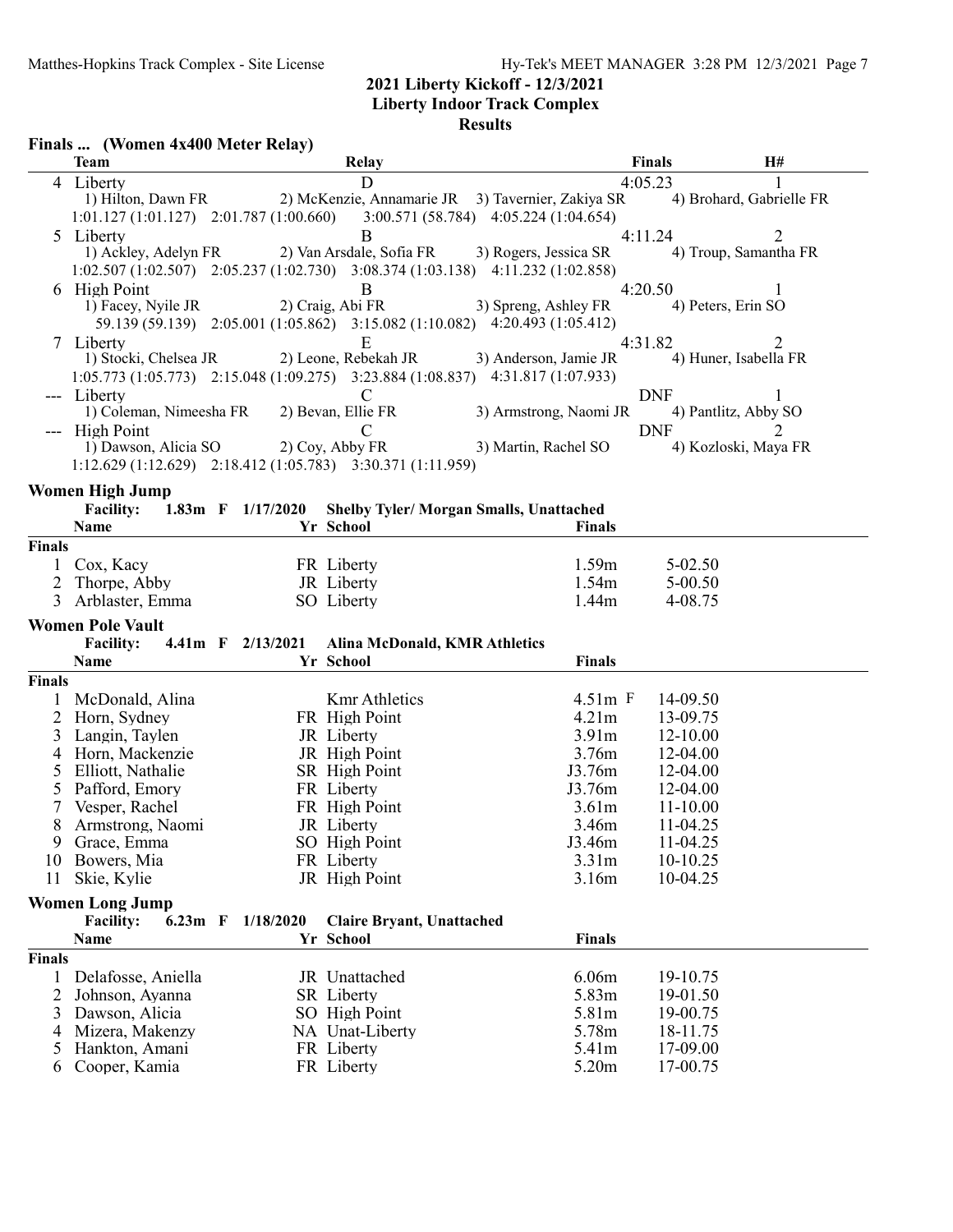#### **Liberty Indoor Track Complex Results**

|               | Finals  (Women Long Jump)     |                       |                                                             |                   |               |  |
|---------------|-------------------------------|-----------------------|-------------------------------------------------------------|-------------------|---------------|--|
|               | Name                          |                       | Yr School                                                   | <b>Finals</b>     |               |  |
|               | 7 Pringle, Jordan             |                       | FR High Point                                               | 5.10m             | 16-08.75      |  |
|               | <b>Women Triple Jump</b>      |                       |                                                             |                   |               |  |
|               | Facility: 14.52m F 1/23/2021  |                       | Thea LaFond, Unattached                                     |                   |               |  |
|               | Name                          |                       | Yr School                                                   | <b>Finals</b>     |               |  |
| Finals        |                               |                       |                                                             |                   |               |  |
|               | Dawson, Alicia                |                       | SO High Point                                               | 12.12m            | 39-09.25      |  |
| 2             | Mizera, Makenzy               |                       | NA Unat-Liberty                                             | 12.03m            | 39-05.75      |  |
| 3             | Arblaster, Emma               |                       | SO Liberty                                                  | 10.56m            | 34-07.75      |  |
| 4             | Pringle, Jordan               |                       | FR High Point                                               | 10.35m            | 33-11.50      |  |
| ---           | Joseph, Lizbeth               |                       | JR Liberty                                                  | <b>FOUL</b>       |               |  |
|               | <b>Women Shot Put</b>         |                       |                                                             |                   |               |  |
|               | <b>Facility:</b>              | 16.19m $F = 2/1/2020$ | <b>Patience Marshall, Campbell</b>                          |                   |               |  |
|               | <b>Name</b>                   |                       | Yr School                                                   | <b>Finals</b>     |               |  |
| Finals        |                               |                       |                                                             |                   |               |  |
|               | Mann, Megan                   |                       | SO Liberty                                                  | 13.45m            | 44-01.50      |  |
| 2             | Marsico, Letizia              |                       | FR High Point                                               | 12.55m            | 41-02.25      |  |
| 3             | Betts, Liana                  |                       | FR High Point                                               | 11.80m            | 38-08.75      |  |
| 4             | Lamond, Toni                  |                       | JR High Point                                               | 10.27m            | 33-08.50      |  |
|               | <b>Women Weight Throw</b>     |                       |                                                             |                   |               |  |
|               | <b>Facility:</b>              | 20.35m F 2/10/2017    | Victoria Merriweather, Charlotte                            |                   |               |  |
|               | Name                          |                       | Yr School                                                   | <b>Finals</b>     |               |  |
| <b>Finals</b> |                               |                       |                                                             |                   |               |  |
| 1             | Artis, Grace                  |                       | <b>SR</b> Liberty                                           | 16.73m            | 54-10.75      |  |
| 2             | Mann, Megan                   |                       | SO Liberty                                                  | 15.80m            | 51-10.00      |  |
| 3             | Hantho, Annika                |                       | FR Liberty                                                  | 14.65m            | 48-00.75      |  |
| 4             | Scattergood, Amanda           |                       | SO High Point                                               | 12.91m            | 42-04.25      |  |
| 5             | Marsico, Letizia              |                       | FR High Point                                               | 12.78m            | 41-11.25      |  |
| 6             | Lamond, Toni                  |                       | JR High Point                                               | 12.63m            | 41-05.25      |  |
|               | Woods, Cierra                 |                       | FR High Point                                               | 11.48m            | 37-08.00      |  |
|               |                               |                       | Indoor Pentathlon: #5 Women 800 Meter Run Indoor Pentathlon |                   |               |  |
|               | Facility: 2:17.59 F 2/22/2019 |                       | Lauren Polimeno, Jacksonville                               |                   |               |  |
|               | Name                          |                       | <b>School</b><br>Yr                                         |                   | <b>Finals</b> |  |
| Finals        |                               |                       |                                                             |                   |               |  |
| $\mathbf{1}$  | Bryan, Patasha                |                       | NA Unat-Liberty                                             |                   | 2:22.54       |  |
|               | 33.909 (33.909)               |                       | $1:09.824(35.915)$ $1:47.109(37.285)$                       | 2:22.538 (35.429) |               |  |
|               | Burns, Shaina                 |                       | Unattached                                                  |                   | 2:23.40       |  |
|               | 33.709 (33.709)               | 1:09.637(35.928)      | 1:46.867 (37.230)                                           | 2:23.398 (36.532) |               |  |
| 3             | Crompton, Lexi                |                       | SO High Point                                               |                   | 2:34.54       |  |
|               | 36.428 (36.428)               | 1:15.782 (39.354)     | 1:54.557(38.775)                                            | 2:34.533 (39.977) |               |  |
|               | 4 Hopkins, Grace Ann          |                       | SO Liberty                                                  |                   | 2:35.61       |  |
|               | 36.109 (36.109)               | 1:15.625(39.517)      | 1:56.273(40.648)                                            | 2:35.607 (39.334) |               |  |
| 5             | Scott, Myiah                  |                       | SO Liberty                                                  |                   | 2:48.82       |  |
|               | 38.777 (38.777)               | 1:22.168 (43.392)     | 2:06.348 (44.180)                                           | 2:48.818 (42.470) |               |  |
|               |                               |                       |                                                             |                   |               |  |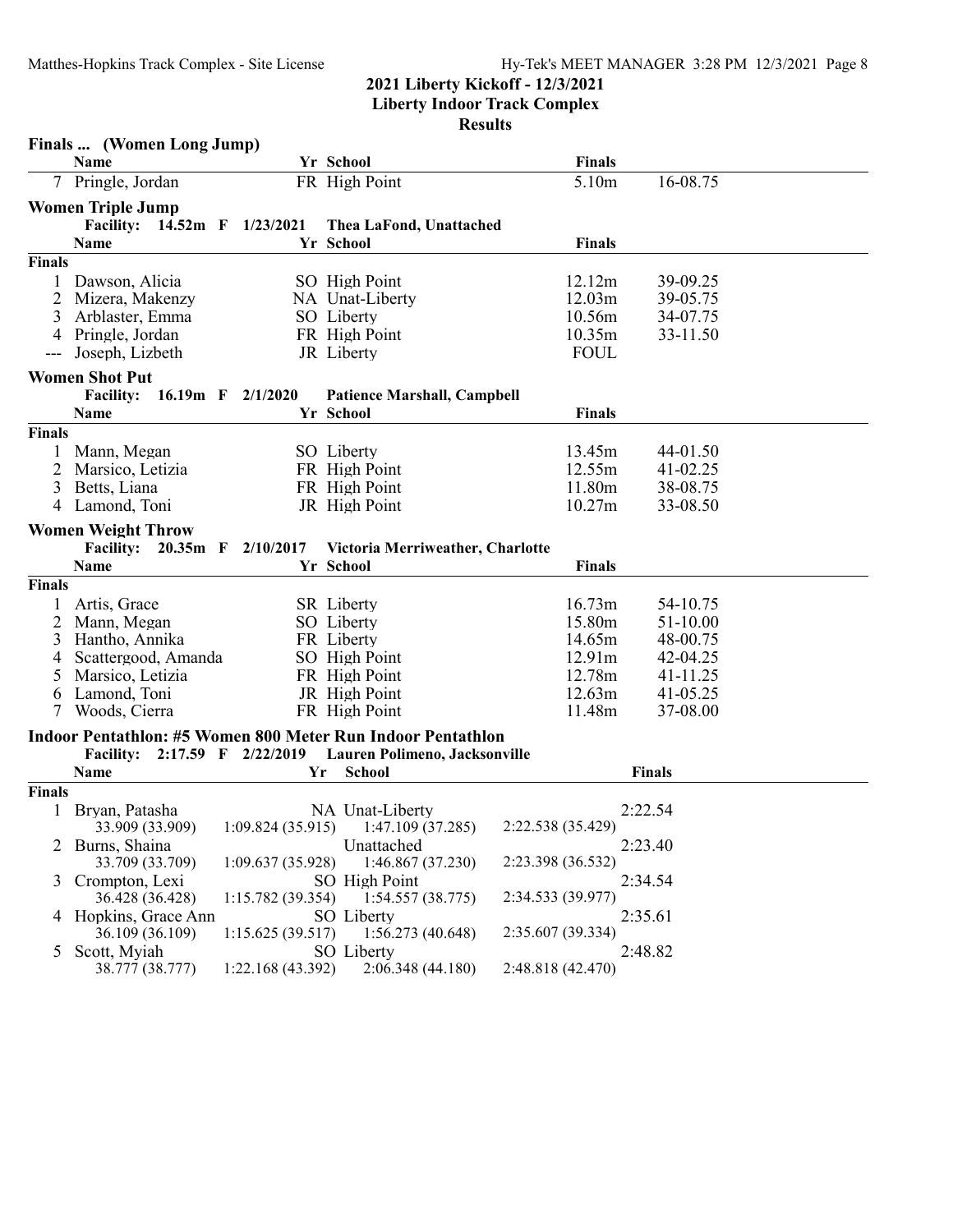**Liberty Indoor Track Complex**

|                                               | <b>Indoor Pentathlon: #1 Women 60 Meter Hurdles Indoor Pentathlon</b>                     |                       |                                                                            |  |                                              |                                                             |    |  |
|-----------------------------------------------|-------------------------------------------------------------------------------------------|-----------------------|----------------------------------------------------------------------------|--|----------------------------------------------|-------------------------------------------------------------|----|--|
|                                               | <b>Facility:</b><br>8.57 F                                                                | 1/25/2019             | <b>Beatrice Puiu, Unattached</b>                                           |  |                                              |                                                             |    |  |
|                                               | Name                                                                                      | Yr                    | School                                                                     |  |                                              | <b>Finals</b>                                               |    |  |
| Finals<br>1<br>2<br>3<br>$\overline{4}$<br>5. | Burns, Shaina<br>Crompton, Lexi<br>Bryan, Patasha<br>Scott, Myiah<br>Hopkins, Grace Ann   |                       | Unattached<br>SO High Point<br>NA Unat-Liberty<br>SO Liberty<br>SO Liberty |  |                                              | 8.80<br>9.17<br>9.37<br>9.48<br>9.51                        |    |  |
|                                               | Indoor Pentathlon: #2 Women High Jump Indoor Pentathlon                                   |                       |                                                                            |  |                                              |                                                             |    |  |
|                                               | <b>Facility:</b>                                                                          | 1.74m $F = 1/21/2021$ | Sarah Glidden, Athletic Lab TC                                             |  |                                              |                                                             |    |  |
|                                               | Name                                                                                      |                       | Yr School                                                                  |  | <b>Finals</b>                                |                                                             |    |  |
| <b>Finals</b>                                 |                                                                                           |                       |                                                                            |  |                                              |                                                             |    |  |
| 1<br>2<br>$\overline{2}$<br>4<br>5            | Burns, Shaina<br>Crompton, Lexi<br>Bryan, Patasha<br>Scott, Myiah<br>Hopkins, Grace Ann   |                       | Unattached<br>SO High Point<br>NA Unat-Liberty<br>SO Liberty<br>SO Liberty |  | 1.68m<br>1.59m<br>1.59m<br>1.50m<br>1.38m    | 5-06.00<br>$5 - 02.50$<br>5-02.50<br>$4 - 11.00$<br>4-06.25 |    |  |
|                                               |                                                                                           |                       |                                                                            |  |                                              |                                                             |    |  |
|                                               | <b>Indoor Pentathlon: #4 Women Long Jump Indoor Pentathlon</b>                            |                       |                                                                            |  |                                              |                                                             |    |  |
|                                               | <b>Facility:</b><br>Name                                                                  | 5.98m F 2/22/2019     | Jordan Gray, Kennesaw State<br>Yr School                                   |  | <b>Finals</b>                                |                                                             |    |  |
| <b>Finals</b>                                 |                                                                                           |                       |                                                                            |  |                                              |                                                             |    |  |
| 1<br>2<br>3<br>4                              | Burns, Shaina<br>Bryan, Patasha<br>Crompton, Lexi<br>Scott, Myiah<br>5 Hopkins, Grace Ann |                       | Unattached<br>NA Unat-Liberty<br>SO High Point<br>SO Liberty<br>SO Liberty |  | 5.39m<br>5.30m<br>5.24m<br>4.94m<br>4.72m    | 17-08.25<br>17-04.75<br>17-02.25<br>16-02.50<br>15-06.00    |    |  |
|                                               | <b>Indoor Pentathlon: #3 Women Shot Put Indoor Pentathlon</b>                             |                       |                                                                            |  |                                              |                                                             |    |  |
|                                               | Facility: 14.33m F 2/22/2019                                                              |                       | Jordan Gray, Kennesaw State                                                |  |                                              |                                                             |    |  |
|                                               | <b>Name</b>                                                                               |                       | Yr School                                                                  |  | <b>Finals</b>                                |                                                             |    |  |
| Finals                                        |                                                                                           |                       |                                                                            |  |                                              |                                                             |    |  |
| 2<br>3<br>4<br>5 <sup>5</sup>                 | Burns, Shaina<br>Scott, Myiah<br>Bryan, Patasha<br>Crompton, Lexi<br>Hopkins, Grace Ann   |                       | Unattached<br>SO Liberty<br>NA Unat-Liberty<br>SO High Point<br>SO Liberty |  | 13.48m<br>11.47m<br>11.17m<br>9.59m<br>8.92m | 44-02.75<br>37-07.75<br>36-07.75<br>31-05.75<br>29-03.25    |    |  |
|                                               | <b>Women Indoor Pentathlon</b>                                                            |                       |                                                                            |  |                                              |                                                             |    |  |
|                                               | <b>Facility:</b><br>4202 F<br>Name                                                        | 2/22/2019<br>Yr       | Jordan Gray, Kennesaw State<br><b>School</b>                               |  |                                              | <b>Finals</b>                                               | H# |  |
| <b>Finals</b>                                 |                                                                                           |                       |                                                                            |  |                                              |                                                             |    |  |
| 1<br>2<br>3<br>4<br>5                         | Burns, Shaina<br>Bryan, Patasha<br>Crompton, Lexi<br>Scott, Myiah<br>Hopkins, Grace Ann   |                       | Unattached<br>NA Unat-Liberty<br>SO High Point<br>SO Liberty<br>SO Liberty |  |                                              | 3987<br>3596<br>3365<br>3078<br>2865                        |    |  |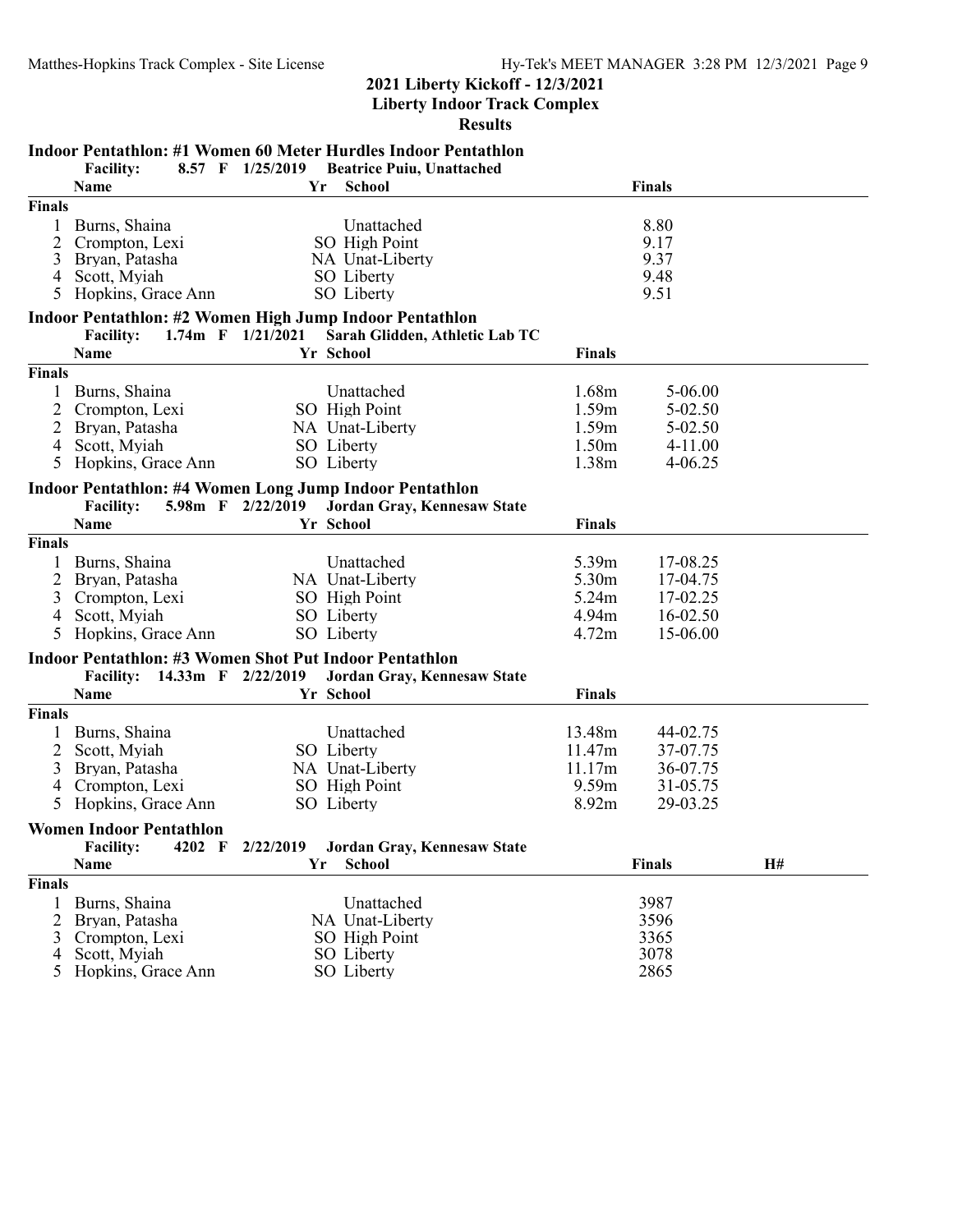|               | <b>Men 60 Meter Dash</b>      |                   |                                          |                |              |
|---------------|-------------------------------|-------------------|------------------------------------------|----------------|--------------|
|               | <b>Facility:</b>              | 6.63 F $3/7/2020$ | <b>Davonte Burnett, Barton County CC</b> |                |              |
|               | <b>Name</b>                   | Yr                | <b>School</b>                            | <b>Prelims</b> |              |
|               | <b>Preliminaries</b>          |                   |                                          |                |              |
|               | 1 Gore, Paul                  |                   | JR High Point                            | 6.80 q         |              |
| 2             | Dudley, Deron                 |                   | SO High Point                            | 6.84 q         |              |
|               | 3 Boni, Jean Benjamin         |                   | Unattached                               | 7.01 q         |              |
|               | 4 Clay, Quinten               |                   | SO Liberty                               | $7.16$ q       |              |
|               | 5 Britt, Aidan                |                   | FR High Point                            | 7.37q          |              |
| 6             | Shumlas, Paul                 |                   | SO High Point                            | 7.54 q         |              |
|               | <b>Men 200 Meter Dash</b>     |                   |                                          |                |              |
|               | <b>Facility:</b>              | 20.68 F 3/7/2020  | <b>Caleb Boger, Barton County CC</b>     |                |              |
|               | Name                          | Yr                | School                                   | <b>Finals</b>  |              |
| <b>Finals</b> |                               |                   |                                          |                |              |
|               | 1 Boni, Jean Benjamin         |                   | Unattached                               | 22.59          |              |
|               | 2 Newell, Seth                |                   | NA Unat-Liberty                          | 23.36          |              |
|               | 3 Gilliam, Christian          |                   | Unattached                               | 23.45          |              |
|               |                               |                   |                                          |                |              |
|               | <b>Men 300 Meter Dash</b>     |                   |                                          |                |              |
|               | <b>Facility:</b>              | 32.64 F 1/19/2018 | <b>Brian Herron, Lakeside HS</b>         |                |              |
|               | <b>Name</b>                   | Yr                | <b>School</b>                            | <b>Finals</b>  | H#           |
| Finals        |                               |                   |                                          |                |              |
| $\mathbf{1}$  | Griffin, Diamantae            |                   | <b>SR</b> Liberty                        | 33.79          | $\mathbf{1}$ |
|               | 9.213(9.213)                  | 33.786 (24.573)   |                                          |                |              |
|               | Zapata, Alejandro             |                   | Unattached                               | 33.87          | 1            |
|               | 8.401 (8.401)                 | 33.866 (25.465)   |                                          |                |              |
| 3             | Gore, Paul                    |                   | JR High Point                            | 34.27          | 1            |
|               | 7.689 (7.689)                 | 34.268 (26.579)   |                                          |                |              |
| 4             | McClinton, Donald             |                   | NA Unat-Liberty                          | 34.29          | 2            |
|               | 8.341 (8.341)                 | 34.288 (25.947)   |                                          |                |              |
| 5.            | Rose, Michael                 |                   | NA Unat-Liberty                          | 34.63          | 2            |
|               | 7.995 (7.995)                 | 34.623 (26.628)   |                                          |                |              |
| 6             | Dudley, Deron                 |                   | SO High Point                            | 35.52          | 2            |
|               | 9.901 (9.901)                 | 35.513 (25.612)   |                                          |                |              |
| $\mathcal{L}$ | Burton, Terris                |                   | SO High Point                            | 35.58          | 3            |
|               | 8.625(8.625)                  | 35.575 (26.950)   |                                          |                |              |
|               |                               |                   |                                          |                |              |
| 8             | Britt, Aidan                  |                   | FR High Point                            | 35.78          | 3            |
|               | 9.760 (9.760)                 | 35.776 (26.017)   |                                          |                |              |
| 9             | Fearon, Zion                  |                   | SO High Point                            | 36.05          | 3            |
|               | 8.405 (8.405)                 | 36.042 (27.638)   |                                          |                |              |
|               | --- Lyon, Christian           |                   | <b>SR</b> Liberty                        | FS             | 1            |
|               | <b>Men 400 Meter Dash</b>     |                   |                                          |                |              |
|               | <b>Facility:</b><br>$46.15$ F | 2/23/2019         | Alejandro Perlaza Zapata, Liberty        |                |              |
|               | Name                          | Yr                | School                                   | <b>Finals</b>  | H#           |
| Finals        |                               |                   |                                          |                |              |
| $\mathbf{1}$  | Gaymon, Ronnie                |                   | NA Unat-Liberty                          | 51.36          | 2            |
|               | 24.619 (24.619)               | 51.358 (26.739)   |                                          |                |              |
|               | Strachan, Trent               |                   | SO High Point                            | 51.67          | 2            |
|               | 23.658 (23.658)               | 51.662 (28.004)   |                                          |                |              |
| 3             | Mazzetti, Reilly              |                   | FR High Point                            | 51.76          | 2            |
|               | 23.967 (23.967)               | 51.752 (27.785)   |                                          |                |              |
|               |                               |                   |                                          |                |              |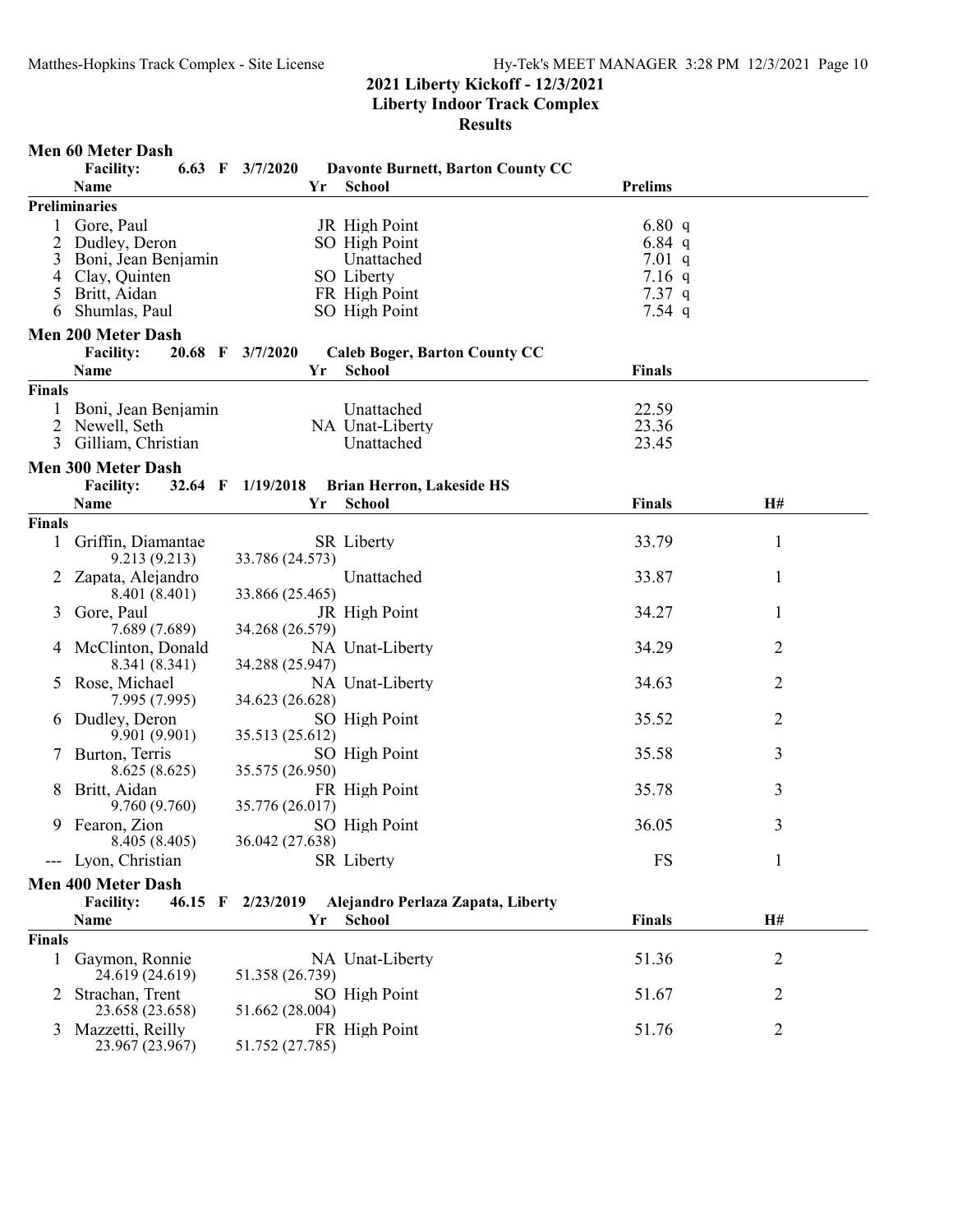**Liberty Indoor Track Complex**

## **Results**

|               | Finals  (Men 400 Meter Dash)                                |                   |                                                           |                              |                |  |  |  |
|---------------|-------------------------------------------------------------|-------------------|-----------------------------------------------------------|------------------------------|----------------|--|--|--|
|               | Name                                                        | Yr                | School                                                    | Finals                       | H#             |  |  |  |
| 4             | Weekman, Zack<br>24.400 (24.400)                            | 52.233 (27.833)   | NA Unat-Liberty                                           | 52.24                        | $\overline{2}$ |  |  |  |
|               | 5 Newell, Seth<br>24.912 (24.912)                           | 52.402 (27.490)   | NA Unat-Liberty                                           | 52.41                        | $\mathfrak{Z}$ |  |  |  |
|               | 6 Williams, Landon<br>24.838 (24.838)                       | 52.484 (27.647)   | FR High Point                                             | 52.49                        | $\overline{2}$ |  |  |  |
|               | Shumlas, Paul<br>25.284 (25.284)                            | 52.917 (27.633)   | SO High Point                                             | 52.92                        | 3              |  |  |  |
|               | 8 Booker, Tromontez<br>23.765 (23.765)                      | 52.958 (29.193)   | NA Unat-Liberty                                           | 52.96                        | 2              |  |  |  |
|               | 9 Blackburn, Jackson<br>25.643 (25.643)                     | 57.794 (32.152)   | SO High Point                                             | 57.80                        | 3              |  |  |  |
|               | Men 1000 Meter Run                                          |                   |                                                           |                              |                |  |  |  |
|               |                                                             |                   | Facility: 2:21.89 F 1/27/2018 Neil Gourley, Virginia Tech |                              |                |  |  |  |
|               | Name                                                        | Yr                | <b>School</b>                                             | <b>Finals</b>                |                |  |  |  |
| <b>Finals</b> |                                                             |                   |                                                           |                              |                |  |  |  |
|               | 1 Pitcher, Brendan<br>29.568 (29.568)<br>2:29.476 (29.183)  | 59.153 (29.585)   | NA Unat-Liberty<br>1:30.512(31.359)                       | 2:29.48<br>2:00.293 (29.782) |                |  |  |  |
|               | 2 Schulties, Isaiah<br>29.342 (29.342)<br>2:29.696 (28.937) | 58.941 (29.599)   | NA Unat-Liberty<br>1:30.448(31.508)                       | 2:29.70<br>2:00.760 (30.312) |                |  |  |  |
| 3             | Modrzejewski, Tyler<br>29.777 (29.777)<br>2:29.837 (29.025) | 59.426 (29.649)   | NA Unat-Liberty<br>1:30.721(31.295)                       | 2:29.84<br>2:00.812 (30.092) |                |  |  |  |
|               | 4 Ludwick, Gabriel<br>30.112 (30.112)<br>2:30.003 (28.750)  |                   | FR High Point<br>59.952 (29.840) 1:30.980 (31.028)        | 2:30.01<br>2:01.253 (30.274) |                |  |  |  |
|               | 5 Drew, Ryan<br>28.682 (28.682)<br>2:30.042 (30.710)        | 57.355 (28.673)   | <b>SR</b> Liberty<br>1:27.910(30.555)                     | 2:30.05<br>1:59.332 (31.423) |                |  |  |  |
|               | 6 Hadley, Jonathon<br>30.528 (30.528)<br>2:35.396 (30.792)  | 1:00.685(30.157)  | NA Unat-Liberty<br>1:32.013(31.329)                       | 2:35.40<br>2:04.605 (32.592) |                |  |  |  |
| 7             | Thrush, Kyle<br>30.411 (30.411)<br>2:36.703 (32.352)        | 1:00.220(29.809)  | NA Unat-Liberty<br>1:31.620(31.400)                       | 2:36.71<br>2:04.352 (32.733) |                |  |  |  |
| 8             | Spitzer, Joe<br>30.703 (30.703)<br>2:44.691 (35.072)        | 1:01.318(30.615)  | NA Unat-Liberty<br>1:34.421(33.103)                       | 2:44.70<br>2:09.620 (35.199) |                |  |  |  |
|               | <b>Men 1 Mile Run</b>                                       |                   |                                                           |                              |                |  |  |  |
|               | <b>Facility:</b><br>$4:01.50$ F                             | 2/12/2021         | Jacob Dumford, District Track Club                        |                              |                |  |  |  |
|               | <b>Name</b>                                                 | Yr                | <b>School</b>                                             | <b>Finals</b>                |                |  |  |  |
| <b>Finals</b> |                                                             |                   |                                                           |                              |                |  |  |  |
| 1             | Jefferson, Will                                             |                   | NA Unat-Liberty                                           | 4:19.47                      |                |  |  |  |
|               | 31.681 (31.681)                                             | 1:02.537(30.857)  | 1:34.611(32.074)                                          | 2:08.051 (33.440)            |                |  |  |  |
|               | 2:42.008 (33.958)                                           | 3:15.599 (33.592) | 3:48.237 (32.638)                                         | 4:19.462 (31.225)            |                |  |  |  |
| 2             | Cottrell, Jack<br>32.892 (32.892)                           | 1:03.362(30.470)  | NA Unat-Liberty<br>1:35.809 (32.448)                      | 4:27.04<br>2:09.653 (33.844) |                |  |  |  |
|               | 2:43.994 (34.342)                                           | 3:18.479 (34.485) | 3:53.412 (34.933)                                         | 4:27.032 (33.620)            |                |  |  |  |
| 3             | Barajas, Chase                                              |                   | FR High Point                                             | 4:27.81                      |                |  |  |  |
|               | 32.422 (32.422)                                             | 1:03.803(31.382)  | 1:36.854(33.052)                                          | 2:10.998 (34.144)            |                |  |  |  |

1:03.803 (31.382) 1:36.854 (33.052) 2:10.998 (34.144)<br>3:20.306 (34.530) 3:55.096 (34.790) 4:27.809 (32.714)

2:45.776 (34.778) 3:20.306 (34.530) 3:55.096 (34.790)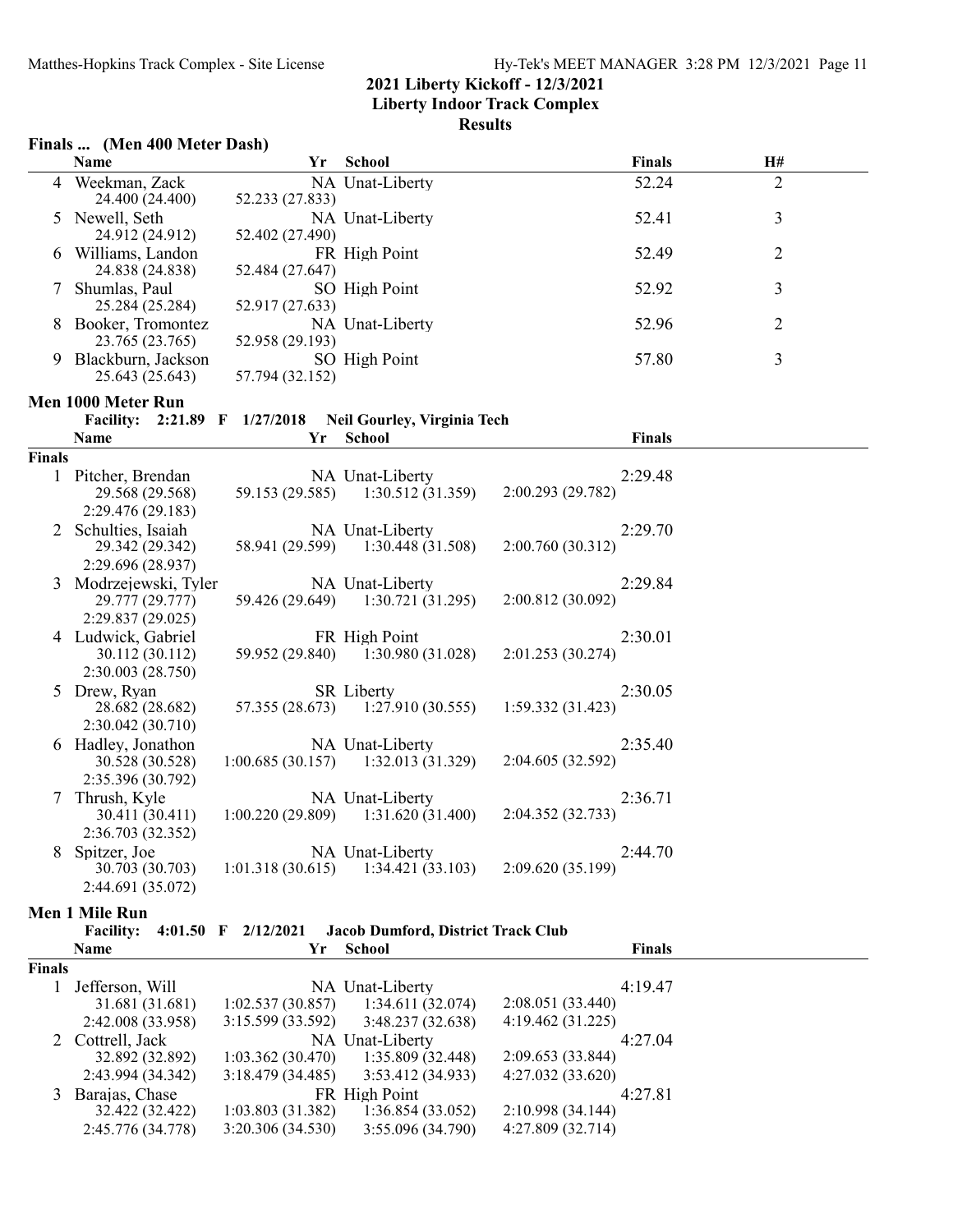|               | Finals  (Men 1 Mile Run)          |                          |                                   |                   |               |  |  |  |
|---------------|-----------------------------------|--------------------------|-----------------------------------|-------------------|---------------|--|--|--|
|               | Name                              | Yr                       | <b>School</b>                     |                   | Finals        |  |  |  |
| 4             | Ajala, Oussama                    |                          | FR Unattached                     |                   | 4:29.18       |  |  |  |
|               | 32.036 (32.036)                   | 1:02.978 (30.943)        | 1:35.588 (32.610)                 | 2:09.378 (33.790) |               |  |  |  |
|               | 2:44.326 (34.948)                 | 3:20.698 (36.373)        | 3:56.137 (35.439)                 | 4:29.174 (33.038) |               |  |  |  |
| 5             | Dinkel, Landon                    |                          | NA Unat-Liberty                   | 4:29.91           |               |  |  |  |
|               | 32.623 (32.623)                   | 1:03.923(31.300)         | 1:37.023(33.100)                  | 2:11.058 (34.035) |               |  |  |  |
|               | 2:45.701 (34.643)                 | 3:20.498 (34.798)        | 3:55.369 (34.872)                 | 4:29.901 (34.532) |               |  |  |  |
|               | Men 3000 Meter Run                |                          |                                   |                   |               |  |  |  |
|               | <b>Facility:</b><br>$7:59.55$ F   | 2/13/2021                | <b>Ryan Renken, Unattached</b>    |                   |               |  |  |  |
|               | Name                              | Yr                       | <b>School</b>                     |                   | <b>Finals</b> |  |  |  |
| <b>Finals</b> |                                   |                          |                                   |                   |               |  |  |  |
| $\mathbf{1}$  | Murphy, Conor                     |                          | FR Virginia                       |                   | 8:16.92       |  |  |  |
|               | 33.748 (33.748)                   | 1:05.882(32.134)         | 1:38.918 (33.037)                 | 2:11.862 (32.944) |               |  |  |  |
|               | 2:45.038 (33.177)                 | 3:18.312 (33.274)        | 3:51.577 (33.265)                 | 4:24.615 (33.038) |               |  |  |  |
|               | 4:57.472 (32.858)                 | 5:31.652 (34.180)        | 6:06.721 (35.069)                 | 6:41.700 (34.979) |               |  |  |  |
|               | 7:15.013 (33.314)                 | 7:47.663 (32.650)        | 8:16.911 (29.248)                 |                   |               |  |  |  |
| 2             | Hunter, Jacob                     |                          | JR Virginia                       |                   | 8:18.02       |  |  |  |
|               | 33.266 (33.266)                   | 1:05.393(32.128)         | 1:38.375 (32.982)                 | 2:11.330 (32.955) |               |  |  |  |
|               | 2:44.547 (33.218)                 | 3:17.803 (33.257)        | 3:51.012 (33.209)                 | 4:23.886 (32.874) |               |  |  |  |
|               | 4:57.167 (33.282)                 | 5:31.401 (34.234)        | 6:06.462(35.062)                  | 6:41.532 (35.070) |               |  |  |  |
|               | 7:15.618 (34.087)                 | 7:47.900 (32.282)        | 8:18.017 (30.118)                 |                   |               |  |  |  |
| 3             | Rogers, Johnny<br>33.521 (33.521) | 1:05.652(32.132)         | FR Virginia<br>1:38.673 (33.022)  | 2:11.593 (32.920) | 8:21.38       |  |  |  |
|               | 2:44.806 (33.213)                 | 3:18.062(33.257)         | 3:51.288 (33.227)                 | 4:24.342 (33.054) |               |  |  |  |
|               | 4:57.812 (33.470)                 | 5:31.911 (34.099)        | 6:06.960 (35.049)                 | 6:41.287 (34.328) |               |  |  |  |
|               | 7:15.330(34.043)                  | 7:48.682 (33.353)        | 8:21.376 (32.694)                 |                   |               |  |  |  |
| 4             | Botter, Lorenzo                   |                          | FR High Point                     |                   | 8:43.28       |  |  |  |
|               | 34.490 (34.490)                   | 1:08.417 (33.928)        | 1:42.471 (34.054)                 | 2:17.097 (34.627) |               |  |  |  |
|               | 2:52.055 (34.958)                 | 3:27.151 (35.097)        | 4:02.742 (35.592)                 | 4:37.791 (35.049) |               |  |  |  |
|               | 5:13.388 (35.598)                 | 5:49.470 (36.082)        | 6:24.530(35.060)                  | 6:58.748 (34.219) |               |  |  |  |
|               | 7:33.413 (34.665)                 | 8:07.985 (34.572)        | 8:43.275 (35.290)                 |                   |               |  |  |  |
| 5             | Barstow, John                     |                          | JR Unattached                     |                   | 8:46.40       |  |  |  |
|               | 34.357 (34.357)                   | 1:08.171(33.814)         | 1:42.195 (34.024)                 | 2:16.857(34.663)  |               |  |  |  |
|               | 2:51.802 (34.945)                 | 3:26.880 (35.078)        | 4:02.497 (35.618)                 | 4:37.565 (35.068) |               |  |  |  |
|               | 5:13.197 (35.633)                 | 5:49.698 (36.502)        | 6:25.538 (35.840)                 | 7:02.207 (36.669) |               |  |  |  |
|               | 7:38.908 (36.702)                 | 8:13.942 (35.034)        | 8:46.397 (32.455)                 |                   |               |  |  |  |
| 6             | Koning, Kyler                     |                          | FR High Point                     |                   | 8:52.02       |  |  |  |
|               | 34.658 (34.658)                   | 1:09.145 (34.487)        | 1:43.726 (34.582)                 | 2:18.956 (35.230) |               |  |  |  |
|               | 2:54.226 (35.270)                 | 3:29.493 (35.268)        | 4:05.375 (35.882)                 | 4:40.838 (35.464) |               |  |  |  |
|               | 5:16.458 (35.620)                 | 5:52.655 (36.197)        | 6:28.823(36.169)                  | 7:05.097 (36.274) |               |  |  |  |
|               | 7:41.650(36.553)                  | 8:17.392 (35.743)        | 8:52.020 (34.628)                 |                   |               |  |  |  |
|               | Asfaw, Rohann<br>32.950 (32.950)  | 1:05.116(32.167)         | NA Unattached<br>1:38.132(33.017) | 2:11.087 (32.955) | <b>DNF</b>    |  |  |  |
|               | 2:44.248 (33.162)                 | 3:17.525(33.277)         | 3:50.745 (33.220)                 | 4:23.451 (32.707) |               |  |  |  |
|               | 4:56.541 (33.090)                 | 5:30.221 (33.680)        |                                   |                   |               |  |  |  |
|               |                                   |                          |                                   |                   |               |  |  |  |
|               | Men 5000 Meter Run                |                          |                                   |                   |               |  |  |  |
|               | <b>Facility: 13:56.51</b>         | 3/6/2020<br>$\mathbf{F}$ | <b>Wesley Banguria, Colby CC</b>  |                   |               |  |  |  |
|               | Name                              | Yr                       | <b>School</b>                     |                   | <b>Finals</b> |  |  |  |
| Finals        |                                   |                          |                                   |                   |               |  |  |  |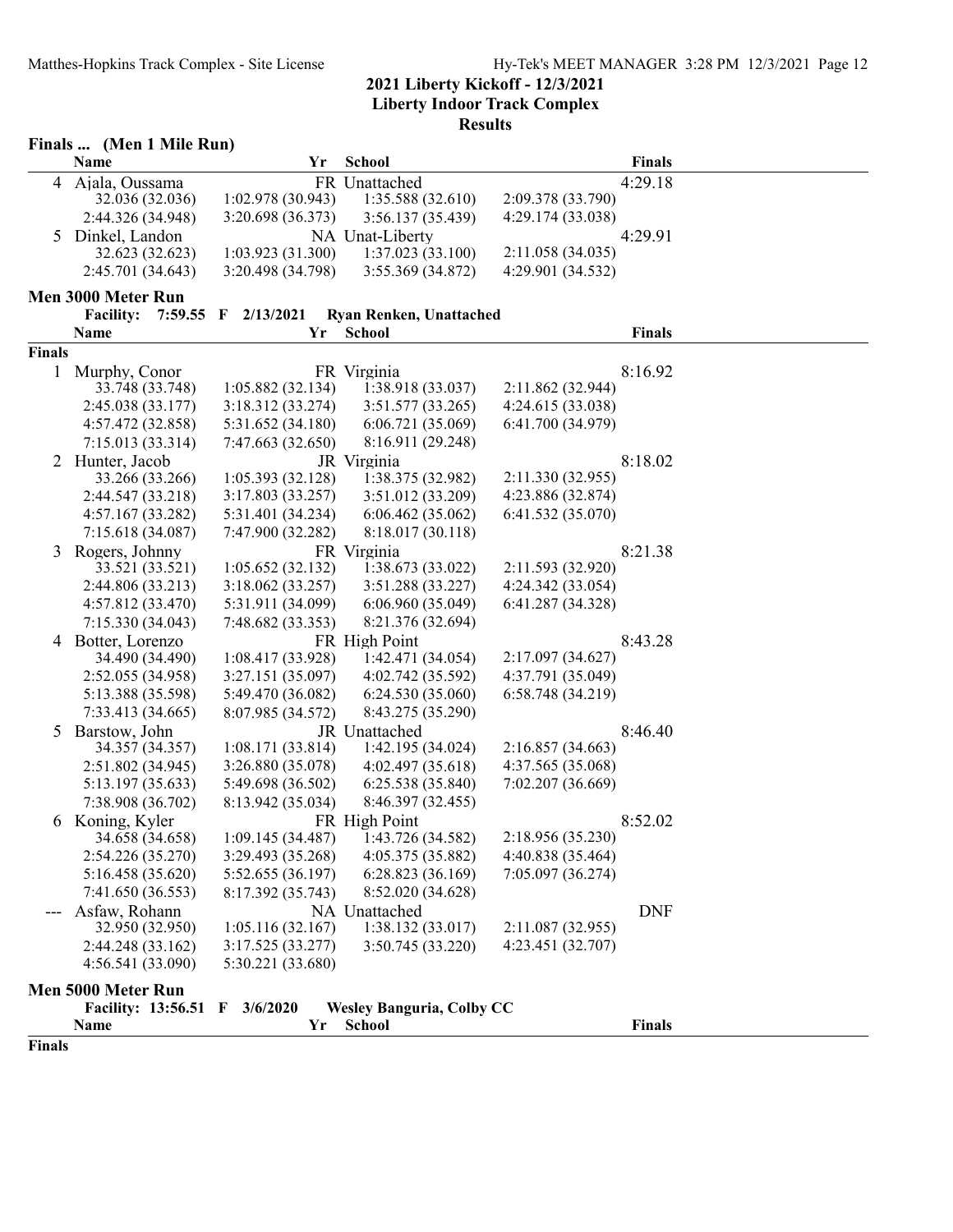|               | Men 5000 Meter Run            |                    |                                  |                    |  |
|---------------|-------------------------------|--------------------|----------------------------------|--------------------|--|
|               | Facility: 13:56.51 F 3/6/2020 |                    | <b>Wesley Banguria, Colby CC</b> |                    |  |
|               | <b>Name</b>                   | Yr                 | School                           | <b>Finals</b>      |  |
| <b>Finals</b> |                               |                    |                                  |                    |  |
|               | Johnson, Derek                |                    | SO Virginia                      | 14:12.08           |  |
|               | 34.014 (34.014)               | 1:08.513(34.499)   | 1:42.353(33.840)                 | 2:16.768 (34.415)  |  |
|               | 2:50.237(33.469)              | 3:24.433(34.197)   | 3:58.361 (33.928)                | 4:32.359 (33.999)  |  |
|               | 5:06.269(33.910)              | 5:40.489 (34.220)  | 6:14.441(33.952)                 | 6:48.882(34.442)   |  |
|               | 7:22.938(34.057)              | 7:57.659 (34.722)  | 8:32.321 (34.662)                | 9:05.939(33.619)   |  |
|               | 9:40.452(34.513)              | 10:14.594 (34.143) | 10:47.897 (33.303)               | 11:21.836 (33.939) |  |
|               | 11:55.527(33.692)             | 12:29.123 (33.597) | 13:03.454 (34.332)               | 13:38.272 (34.818) |  |
|               | 14:12.073 (33.802)            |                    |                                  |                    |  |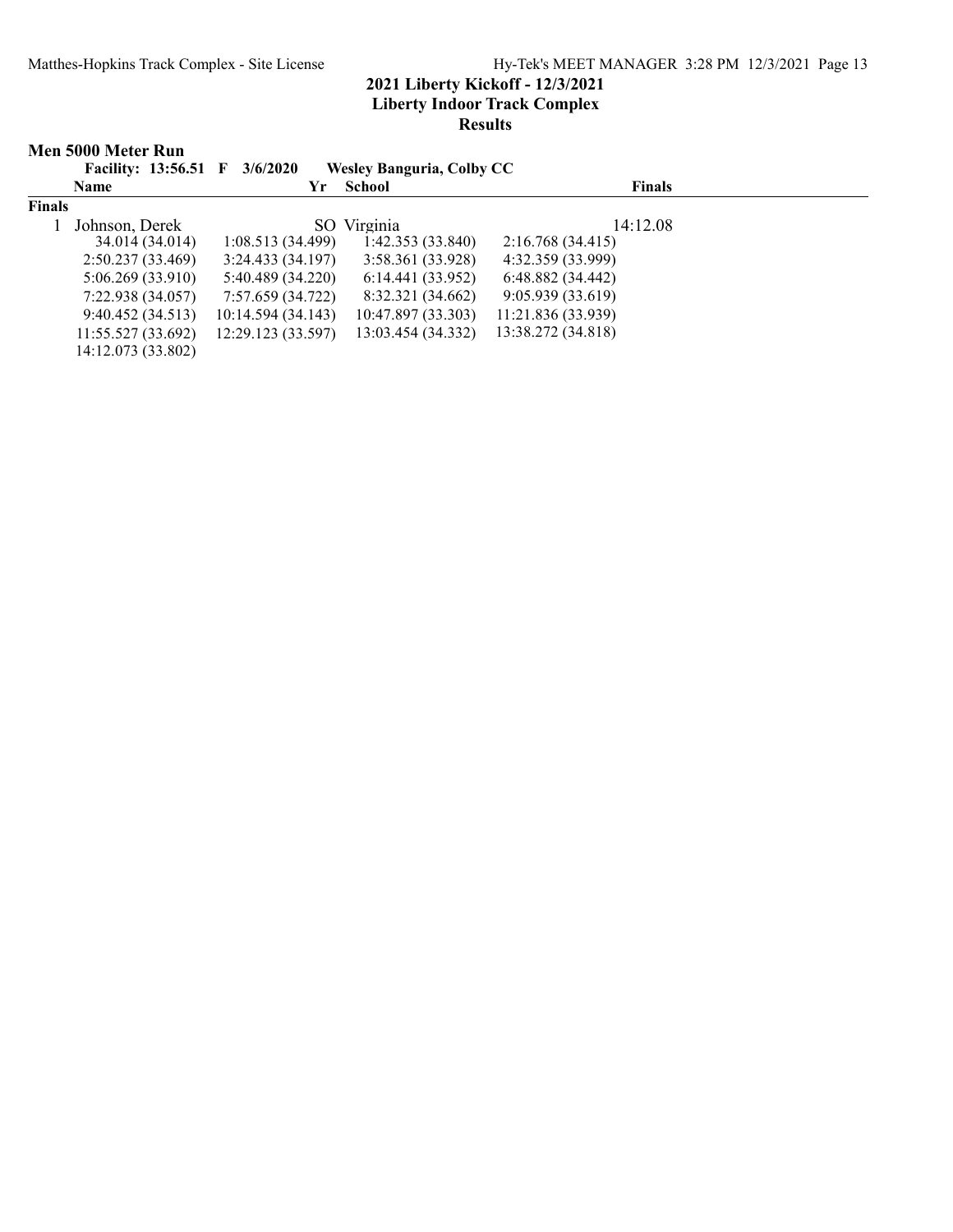|                | Finals  (Men 5000 Meter Run)          |                                         |                    |                                          |          |  |  |  |  |
|----------------|---------------------------------------|-----------------------------------------|--------------------|------------------------------------------|----------|--|--|--|--|
|                | <b>Name</b>                           | Yr                                      | <b>School</b>      |                                          | Finals   |  |  |  |  |
| $\overline{2}$ | Kruse, Ka'eo                          |                                         | SR Virginia        |                                          | 14:25.15 |  |  |  |  |
|                | 33.782 (33.782)                       | 1:08.253(34.472)                        | 1:42.093 (33.840)  | 2:16.512 (34.419)                        |          |  |  |  |  |
|                | 2:50.002 (33.490)                     | 3:24.163(34.162)                        | 3:58.098 (33.935)  | 4:32.094 (33.997)                        |          |  |  |  |  |
|                | 5:06.022 (33.928)                     | 5:40.218 (34.197)                       | 6:14.202 (33.984)  | 6:48.613 (34.412)                        |          |  |  |  |  |
|                | 7:22.637 (34.024)                     | 7:57.396 (34.759)                       | 8:32.057 (34.662)  | 9:05.664 (33.608)                        |          |  |  |  |  |
|                | 9:40.779(35.115)                      | 10:14.933 (34.154)                      | 10:48.456 (33.523) | 11:22.982 (34.527)                       |          |  |  |  |  |
|                | 11:58.741 (35.759)                    | 12:35.521 (36.780)                      | 13:12.661 (37.140) | 13:49.953 (37.293)                       |          |  |  |  |  |
|                | 14:25.148 (35.195)                    |                                         |                    |                                          |          |  |  |  |  |
| 3              | Braddock, Jackson                     |                                         | FR Virginia        |                                          | 14:40.46 |  |  |  |  |
|                | 34.479 (34.479)                       | 1:09.043(34.564)                        | 1:42.847 (33.804)  | 2:17.352 (34.505)                        |          |  |  |  |  |
|                | 2:50.829 (33.478)                     | 3:24.951 (34.122)                       | 3:59.061(34.110)   | 4:32.901 (33.840)                        |          |  |  |  |  |
|                | 5:07.188 (34.288)                     | 5:41.603 (34.415)                       | 6:15.611 (34.008)  | 6:50.848 (35.238)                        |          |  |  |  |  |
|                | 7:26.256 (35.408)                     | 8:02.151 (35.895)                       | 8:38.098 (35.948)  | 9:14.278 (36.180)                        |          |  |  |  |  |
|                | 9:50.243(35.965)                      | 10:26.739 (36.497)                      | 11:03.716 (36.977) | 11:41.424 (37.709)                       |          |  |  |  |  |
|                | 12:17.264 (35.840)                    | 12:54.166 (36.902)                      | 13:32.583 (38.418) | 14:09.316 (36.733)                       |          |  |  |  |  |
|                | 14:40.456 (31.140)                    |                                         |                    |                                          |          |  |  |  |  |
|                | 4 Miller, Ian                         |                                         | SO High Point      |                                          | 14:58.92 |  |  |  |  |
|                | 34.372 (34.372)                       | 1:09.299(34.928)                        | 1:43.422 (34.123)  | 2:17.974 (34.553)                        |          |  |  |  |  |
|                | 2:51.351 (33.377)                     | 3:25.172 (33.822)                       | 3:59.568 (34.397)  | 4:33.637 (34.069)                        |          |  |  |  |  |
|                | 5:08.344 (34.708)                     | 5:44.062 (35.718)                       | 6:20.583 (36.522)  | 6:56.771 (36.188)                        |          |  |  |  |  |
|                | 7:33.281 (36.510)                     | 8:09.919 (36.639)<br>10:36.737 (36.190) | 8:46.802 (36.883)  | 9:23.742 (36.940)                        |          |  |  |  |  |
|                | 10:00.547 (36.805)                    | 13:09.279 (37.987)                      | 11:14.481 (37.744) | 11:52.752 (38.272)<br>14:25.216 (37.400) |          |  |  |  |  |
|                | 12:31.293 (38.542)                    |                                         | 13:47.816 (38.537) |                                          |          |  |  |  |  |
| 5              | 14:58.913 (33.698)<br>Steinau, Hunter |                                         | FR High Point      |                                          | 15:18.78 |  |  |  |  |
|                | 34.047 (34.047)                       | 1:09.008(34.962)                        | 1:43.151 (34.143)  | 2:17.722 (34.572)                        |          |  |  |  |  |
|                | 2:51.712 (33.990)                     | 3:25.819 (34.108)                       | 4:00.846 (35.027)  | 4:36.126 (35.280)                        |          |  |  |  |  |
|                | 5:11.749 (35.624)                     | 5:47.447 (35.698)                       | 6:24.542 (37.095)  | 7:01.042 (36.500)                        |          |  |  |  |  |
|                | 7:38.207 (37.165)                     | 8:15.009 (36.803)                       | 8:52.346 (37.337)  | 9:30.371 (38.025)                        |          |  |  |  |  |
|                | 10:08.708 (38.338)                    | 10:47.083 (38.375)                      | 11:24.931 (37.848) | 12:03.647 (38.717)                       |          |  |  |  |  |
|                | 12:43.084 (39.438)                    | 13:22.448 (39.364)                      | 14:01.583 (39.135) | 14:40.326 (38.743)                       |          |  |  |  |  |
|                | 15:18.774 (38.449)                    |                                         |                    |                                          |          |  |  |  |  |
| 6              | Thibault, Drew                        |                                         | Unattached         |                                          | 15:36.43 |  |  |  |  |
|                | 35.202 (35.202)                       | 1:11.391 (36.189)                       | 1:48.134 (36.744)  | 2:24.726 (36.592)                        |          |  |  |  |  |
|                | 3:01.786 (37.060)                     | 3:38.883 (37.098)                       | 4:16.631(37.748)   | 4:54.487 (37.857)                        |          |  |  |  |  |
|                | 5:31.546 (37.059)                     | 6:08.928 (37.383)                       | 6:46.117 (37.189)  | 7:23.866 (37.749)                        |          |  |  |  |  |
|                | 8:01.769 (37.904)                     | 8:39.992 (38.223)                       | 9:18.046 (38.054)  | 9:55.816 (37.770)                        |          |  |  |  |  |
|                | 10:33.091 (37.275)                    | 11:10.643 (37.553)                      | 11:48.813 (38.170) | 12:27.062 (38.249)                       |          |  |  |  |  |
|                | 13:05.644 (38.583)                    | 13:44.112 (38.468)                      | 14:22.376 (38.264) | 15:00.332 (37.957)                       |          |  |  |  |  |
|                | 15:36.426 (36.094)                    |                                         |                    |                                          |          |  |  |  |  |
| 7              | Whitehead, Andrew                     |                                         | FR Unattached      |                                          | 15:54.22 |  |  |  |  |
|                | 34.933 (34.933)                       | 1:10.713(35.780)                        | 1:46.203 (35.490)  | 2:21.873 (35.670)                        |          |  |  |  |  |
|                | 2:57.676 (35.803)                     | 3:34.009 (36.334)                       | 4:11.016 (37.007)  | 4:48.398 (37.383)                        |          |  |  |  |  |
|                | 5:25.997 (37.599)                     | 6:03.993(37.997)                        | 6:42.347 (38.354)  | 7:20.901 (38.554)                        |          |  |  |  |  |
|                | 7:59.903 (39.003)                     | 8:38.861 (38.958)                       | 9:18.218 (39.358)  | 9:57.366 (39.148)                        |          |  |  |  |  |
|                | 10:37.066 (39.700)                    | 11:16.608 (39.543)                      | 11:56.584 (39.977) | 12:36.786 (40.202)                       |          |  |  |  |  |
|                | 13:16.758 (39.973)                    | 13:56.679 (39.922)                      | 14:36.411 (39.732) | 15:15.903 (39.493)                       |          |  |  |  |  |
|                | 15:54.214 (38.312)                    |                                         |                    |                                          |          |  |  |  |  |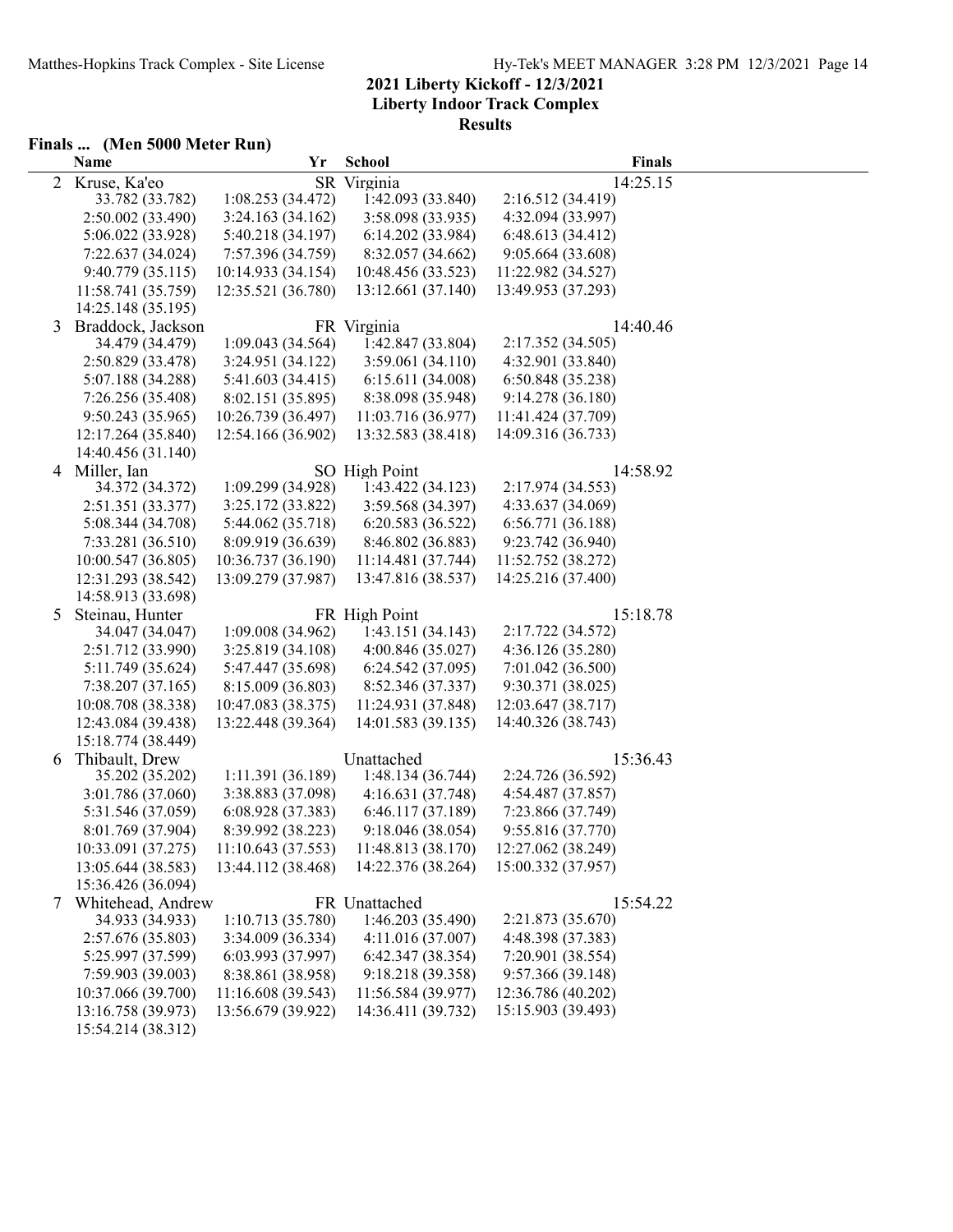| 8 Pettyjohn, Ethan |                    | FR Unattached      | 16:08.62           |  |
|--------------------|--------------------|--------------------|--------------------|--|
| 34.807 (34.807)    | 1:10.998(36.192)   | 1:47.824(36.827)   | 2:25.096 (37.272)  |  |
| 3:02.326(37.230)   | 3:40.196 (37.870)  | 4:18.962(38.767)   | 4:57.778 (38.817)  |  |
| 5:37.109 (39.332)  | 6:16.309(39.200)   | 6:55.816(39.507)   | 7:35.447 (39.632)  |  |
| 8:14.948 (39.502)  | 8:54.406 (39.458)  | 9:34.329 (39.924)  | 10:14.032 (39.703) |  |
| 10:53.622 (39.590) | 11:33.763 (40.142) | 12:14.259 (40.497) | 12:55.063 (40.804) |  |
| 13:35.583 (40.520) | 14:15.684 (40.102) | 14:55.516 (39.832) | 15:33.749 (38.234) |  |
| 16:08.614 (34.865) |                    |                    |                    |  |
|                    |                    |                    |                    |  |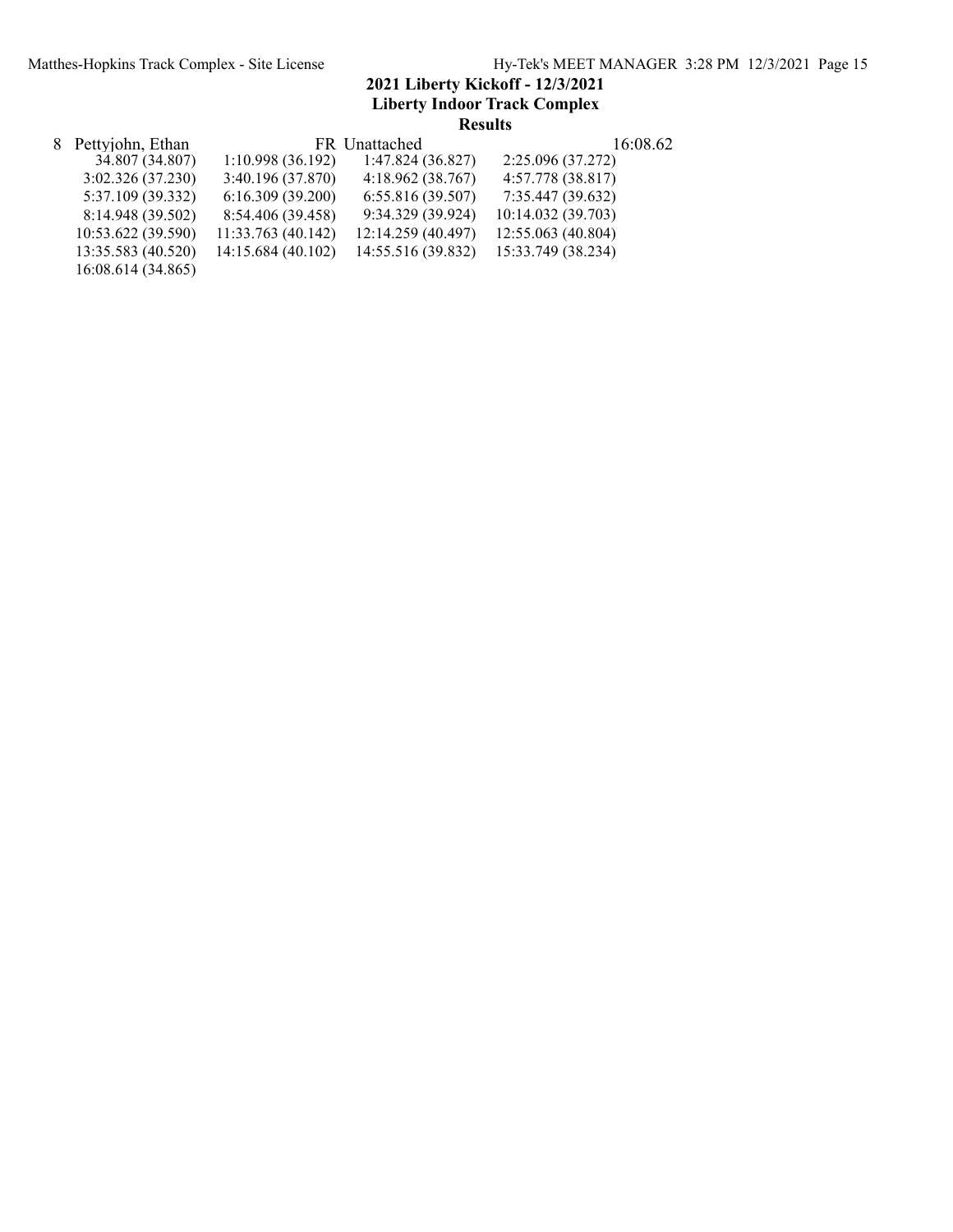|               | Finals  (Men 5000 Meter Run)              |                             |                                                |                     |                |                                            |
|---------------|-------------------------------------------|-----------------------------|------------------------------------------------|---------------------|----------------|--------------------------------------------|
|               | Name                                      | Yr                          | School                                         |                     | <b>Finals</b>  |                                            |
| ---           | Asfaw, Rohann                             |                             | NA Unattached                                  |                     | <b>DNF</b>     |                                            |
|               | 33.507 (33.507)                           | 1:07.963(34.457)            | 1:41.803 (33.840)                              | 2:16.206 (34.403)   |                |                                            |
|               | 2:49.739 (33.534)                         | 3:23.927 (34.188)           | 3:57.866 (33.939)                              | 4:31.831 (33.965)   |                |                                            |
|               | 5:05.749 (33.919)                         | 5:39.941 (34.192)           | 6:13.951 (34.010)                              | 6:48.364 (34.414)   |                |                                            |
|               | 7:22.346 (33.982)                         | 7:57.276 (34.930)           |                                                |                     |                |                                            |
|               | Wachtel, Justin                           |                             | FR Virginia                                    |                     | <b>DNF</b>     |                                            |
|               | 34.253 (34.253)                           | 1:08.808(34.555)            | 1:42.587 (33.779)                              | 2:17.018 (34.432)   |                |                                            |
|               | 2:50.513 (33.495)                         | 3:24.638(34.125)            | 3:58.766 (34.128)                              | 4:33.343 (34.578)   |                |                                            |
|               | 5:10.206 (36.863)                         | 5:47.847 (37.642)           | 6:24.287(36.440)                               | 7:00.353(36.067)    |                |                                            |
|               | 7:36.749 (36.397)                         | 8:14.433 (37.684)           | 8:51.962 (37.529)                              |                     |                |                                            |
|               |                                           |                             |                                                |                     |                |                                            |
|               | <b>Men 60 Meter Hurdles</b>               |                             |                                                |                     |                |                                            |
|               | <b>Facility:</b><br>$7.71 \quad \text{F}$ | 3/6/2020                    | Jovaine Atkinson/Kurt Powdar, Liberty/Hinds CC |                     |                |                                            |
|               | Name                                      | Yr                          | <b>School</b>                                  |                     | <b>Prelims</b> | H#                                         |
|               | <b>Preliminaries</b>                      |                             |                                                |                     |                |                                            |
|               | Lawrence, Felix                           |                             | SO Liberty                                     |                     | $8.09$ q       |                                            |
| 2             | Burton, Terris                            |                             | SO High Point                                  |                     | 8.40 q         | $\begin{array}{c} 2 \\ 2 \\ 2 \end{array}$ |
| 3             | Anderson, Luke                            |                             | NA Unat-Liberty                                |                     | $8.47$ q       |                                            |
| 4             | Weekman, Zack                             |                             | NA Unat-Liberty                                |                     | 8.61q          |                                            |
| 5             | Grob, Tyler                               |                             | Athletic Lab Track Club                        |                     | 8.71q          | $\mathbf{1}$                               |
| 6             | Strachan, Trent                           |                             | SO High Point                                  |                     | 8.97 q         | 1                                          |
| 7             | Moore, Brandon                            |                             | NA Unat-Liberty                                |                     | $9.05$ q       | $\overline{c}$                             |
| 8             | Fearon, Zion                              |                             | SO High Point                                  |                     | 9.17 q         | $\mathbf{1}$                               |
| 9             | Blackburn, Jackson                        |                             | SO High Point                                  |                     | 9.29           | $\mathbf{1}$                               |
| 10            | Williams, Landon                          |                             | FR High Point                                  |                     | 9.90           | 1                                          |
|               | <b>Men 60 Meter Hurdles</b>               |                             |                                                |                     |                |                                            |
|               | <b>Facility:</b><br>7.71 F                | 3/6/2020                    | Jovaine Atkinson/Kurt Powdar, Liberty/Hinds CC |                     |                |                                            |
|               | Name                                      | Yr                          | <b>School</b>                                  |                     | <b>Finals</b>  |                                            |
| Finals        |                                           |                             |                                                |                     |                |                                            |
| 1             | Lawrence, Felix                           |                             | SO Liberty                                     |                     | 8.13           |                                            |
| 2             | Anderson, Luke                            |                             | NA Unat-Liberty                                |                     | 8.38           |                                            |
| 3             | Burton, Terris                            |                             | SO High Point                                  |                     | 8.46           |                                            |
| 4             | Weekman, Zack                             |                             | NA Unat-Liberty                                |                     | 8.70           |                                            |
| 5             | Moore, Brandon                            |                             | NA Unat-Liberty                                |                     | 9.11           |                                            |
| 6             | Strachan, Trent                           |                             | SO High Point                                  |                     | 9.21           |                                            |
|               | Fearon, Zion                              |                             | SO High Point                                  |                     | DQ             |                                            |
|               | Men 4x400 Meter Relay                     |                             |                                                |                     |                |                                            |
|               | <b>Facility:</b>                          | 3:10.34 $\text{F}$ 2/1/2020 | St. Augustine's, St. Augustine's               |                     |                |                                            |
|               | <b>Team</b>                               |                             | Relay                                          |                     | <b>Finals</b>  | H#                                         |
| <b>Finals</b> |                                           |                             |                                                |                     |                |                                            |
|               | 1 Unat-Liberty                            |                             | $\mathbf{A}$                                   |                     | 3:20.42        | 1                                          |
|               | 1) McClinton, Donald NA                   |                             | 2) Saint-Fleur, Stanley NA                     | 3) Rose, Michael NA |                | 4) Gaymon, Ronnie NA                       |
|               | 49.103 (49.103)                           | 1:40.838(51.735)            | 2:29.279 (48.442)                              | 3:20.416(51.138)    |                |                                            |
|               |                                           |                             |                                                |                     |                |                                            |
| 2             | <b>High Point</b>                         |                             | A                                              |                     | 3:23.49        | 1                                          |
|               | 1) Burton, Terris SO                      | 2) Britt, Aidan FR          |                                                | 3) Fearon, Zion SO  |                | 4) Strachan, Trent SO                      |
|               | 49.100 (49.100)                           | 1:40.273(51.173)            | 2:31.185(50.913)                               | 3:23.490 (52.305)   |                |                                            |
| 3             | Unat-Liberty                              |                             | B                                              |                     | 3:25.12        |                                            |
|               | 1) Booker, Tromontez NA                   |                             | 2) Weekman, Zack NA                            | 3) Newell, Seth NA  |                | 4) Moore, Brandon NA                       |
|               | 48.630 (48.630)                           | 1:40.550(51.920)            | 2:32.450 (51.900)                              | 3:25.113 (52.663)   |                |                                            |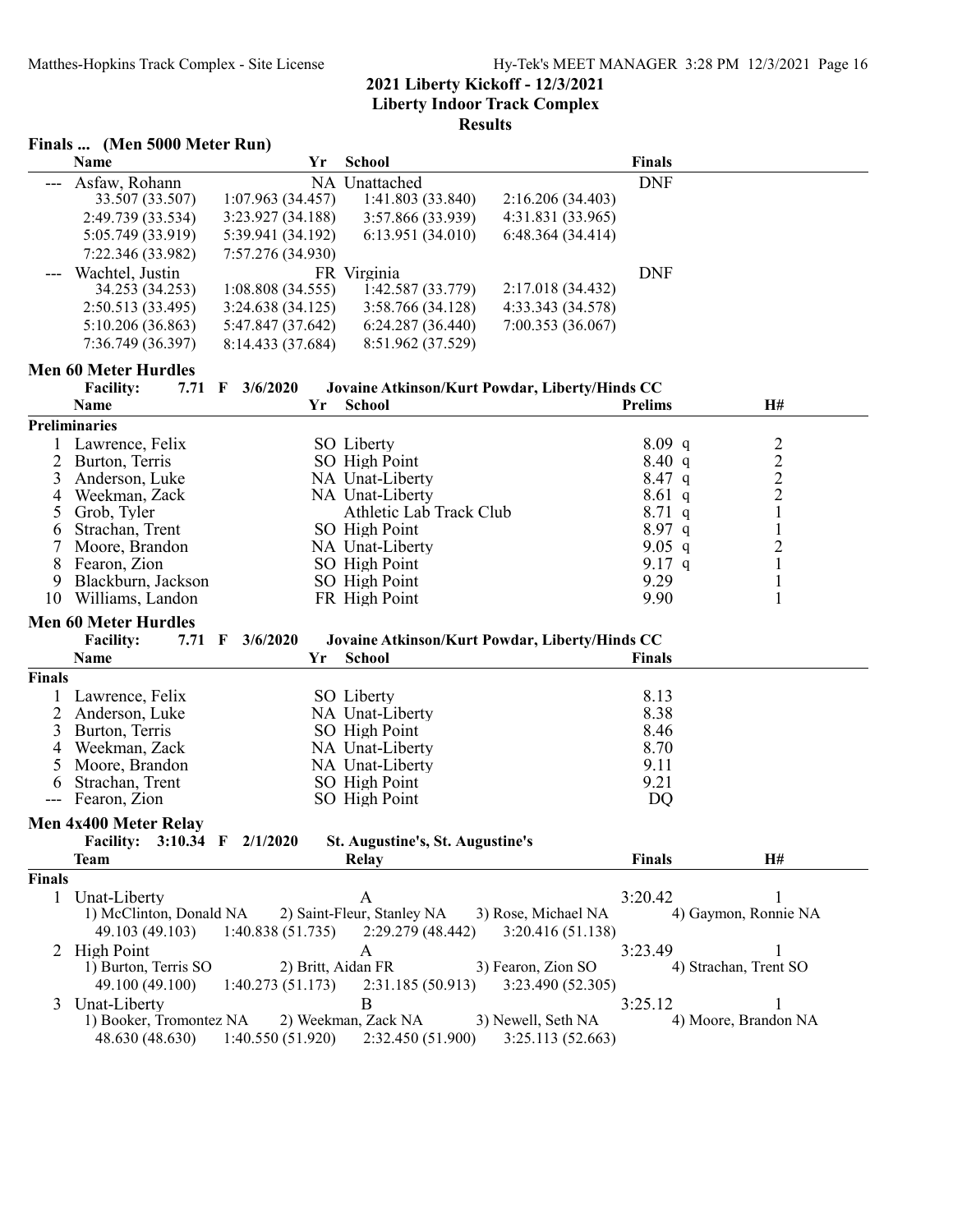#### **Liberty Indoor Track Complex**

|               | Finals  (Men 4x400 Meter Relay)   |                   |                                                     |                                                                                  |                        |                           |
|---------------|-----------------------------------|-------------------|-----------------------------------------------------|----------------------------------------------------------------------------------|------------------------|---------------------------|
|               | <b>Team</b>                       |                   | <b>Relay</b>                                        |                                                                                  | Finals                 | H#                        |
|               | 4 High Point                      |                   | B                                                   |                                                                                  | 3:27.91                |                           |
|               | 1) Dudley, Deron SO               |                   |                                                     | 2) Mazzetti, Reilly FR 3) Ludwick, Gabriel FR                                    |                        | 4) Williams, Landon FR    |
|               | 51.278 (51.278)                   | 1:43.700 (52.423) | 2:34.293 (50.593)                                   | 3:27.903 (53.610)                                                                |                        |                           |
| 5             | Unat-Liberty                      |                   | D                                                   |                                                                                  | 3:28.75                | $\overline{2}$            |
|               | 1) Schulties, Isaiah NA           |                   | 2) Thrush, Kyle NA                                  | 3) Mussmon, Jeremiah<br>$1:44.397(52.710)$ $2:36.743(52.347)$ $3:28.742(51.999)$ |                        | 4) Pitcher, Brendan NA    |
|               | 51.687 (51.687)<br>6 Unat-Liberty |                   | E                                                   |                                                                                  | 3:31.54                | 2                         |
|               | 1) Fairley, Mark                  |                   | 2) Wendland, Isaac                                  | 3) Carvalho, Stephen                                                             |                        | 4) Hadley, Jonathon NA    |
|               | 52.080 (52.080)                   |                   | $1:43.153(51.074)$ $2:38.816(55.663)$               | 3:31.531(52.715)                                                                 |                        |                           |
|               | 7 Unat-Liberty                    |                   | $\mathcal{C}$                                       |                                                                                  | 3:35.26                | 2                         |
|               | 1) Spitzer, Joe NA                |                   | 2) Olson, Caleb NA                                  | 3) Miller, Landon NA                                                             |                        | 4) Modrzejewski, Tyler NA |
|               | 55.555 (55.555)                   |                   |                                                     | $1:49.343(53.789)$ $2:42.632(53.289)$ $3:35.257(52.625)$                         |                        |                           |
|               | --- Liberty                       |                   | A                                                   |                                                                                  | <b>DNF</b>             | 1                         |
|               | 1) Griffin, Diamantae SR          |                   |                                                     | 2) Lawrence, Felix SO 3) Lyon, Christian SR                                      |                        | 4) Letts, Brandon SR      |
|               |                                   |                   | 49.323 (49.323) 1:39.021 (49.699) 2:29.005 (49.984) |                                                                                  |                        |                           |
|               | --- High Point                    |                   | $\mathcal{C}$                                       |                                                                                  | <b>DNF</b>             | 2                         |
|               | 1) Shumlas, Paul SO               |                   | 2) Blackburn, Jackson SO                            |                                                                                  |                        |                           |
|               | 54.406 (54.406) 1:51.211 (56.805) |                   |                                                     |                                                                                  |                        |                           |
|               | Men High Jump                     |                   |                                                     |                                                                                  |                        |                           |
|               | <b>Facility:</b>                  | 2.21m F 1/25/2020 |                                                     | Brenton Foster/Tequan Claitt, Virginia/Indiana Tech                              |                        |                           |
|               | Name                              |                   | Yr School                                           | <b>Finals</b>                                                                    |                        |                           |
| <b>Finals</b> |                                   |                   |                                                     |                                                                                  |                        |                           |
|               | Willis, Gabriel                   |                   | SO Liberty<br>NA Unat-Liberty                       | 2.10 <sub>m</sub><br>2.05m                                                       | $6 - 10.75$<br>6-08.75 |                           |
|               | 2 Sauder, Kennedy                 |                   |                                                     |                                                                                  |                        |                           |
|               | <b>Men Pole Vault</b>             |                   |                                                     |                                                                                  |                        |                           |
|               | <b>Facility:</b>                  | 5.75m F 1/23/2021 | <b>Scott Houston, Vaulthouse Elite</b>              |                                                                                  |                        |                           |
| <b>Finals</b> | Name                              |                   | Yr School                                           | <b>Finals</b>                                                                    |                        |                           |
|               | Janes, Anders                     |                   | JR Liberty                                          | 4.60m                                                                            | 15-01.00               |                           |
| 2             | Lombardi, Luke                    |                   | FR Unat-Liberty                                     | 4.45m                                                                            | 14-07.25               |                           |
|               | 2 Flack, Hunter                   |                   | NA Unat-Liberty                                     | 4.45m                                                                            | 14-07.25               |                           |
|               | 4 Craig, Adam                     |                   | SO High Point                                       | 4.30 <sub>m</sub>                                                                | 14-01.25               |                           |
|               | 5 Holliday, Cole                  |                   | SO High Point                                       | 4.00 <sub>m</sub>                                                                | 13-01.50               |                           |
|               | <b>Men Long Jump</b>              |                   |                                                     |                                                                                  |                        |                           |
|               | <b>Facility:</b>                  | 7.78m F 3/6/2020  | <b>Shakwon Coke, Barton County CC</b>               |                                                                                  |                        |                           |
|               | Name                              |                   | Yr School                                           | Finals                                                                           |                        |                           |
| Finals        |                                   |                   |                                                     |                                                                                  |                        |                           |
|               | Clay, Quinten                     |                   | SO Liberty                                          | 7.62m                                                                            | 25-00.00               |                           |
| 2             | Davis, Jeremy                     |                   | SR Liberty                                          | 7.35m                                                                            | 24-01.50               |                           |
| 3             | Sauder, Kennedy                   |                   | NA Unat-Liberty                                     | 6.70m                                                                            | 21-11.75               |                           |
| 4             | Coaxum, Larry                     |                   | SO High Point                                       | 6.57m                                                                            | 21-06.75               |                           |
| 5             | Deal, Torrey                      |                   | NA Unat-Liberty                                     | 6.42m                                                                            | 21-00.75               |                           |
|               | <b>Men Triple Jump</b>            |                   |                                                     |                                                                                  |                        |                           |
|               | $16.19m$ F<br><b>Facility:</b>    | 3/7/2020          | <b>Shakwon Coke, Barton County CC</b>               |                                                                                  |                        |                           |
|               | Name                              |                   | Yr School                                           | <b>Finals</b>                                                                    |                        |                           |
| <b>Finals</b> |                                   |                   |                                                     |                                                                                  |                        |                           |
|               | McCants, Jeremiah                 |                   | <b>SR</b> Liberty                                   | 14.44m                                                                           | 47-04.50               |                           |
| 2             | Deal, Torrey                      |                   | NA Unat-Liberty                                     | J14.44m                                                                          | 47-04.50               |                           |
| 3             | Coaxum, Larry                     |                   | SO High Point                                       | 14.27m                                                                           | 46-10.00               |                           |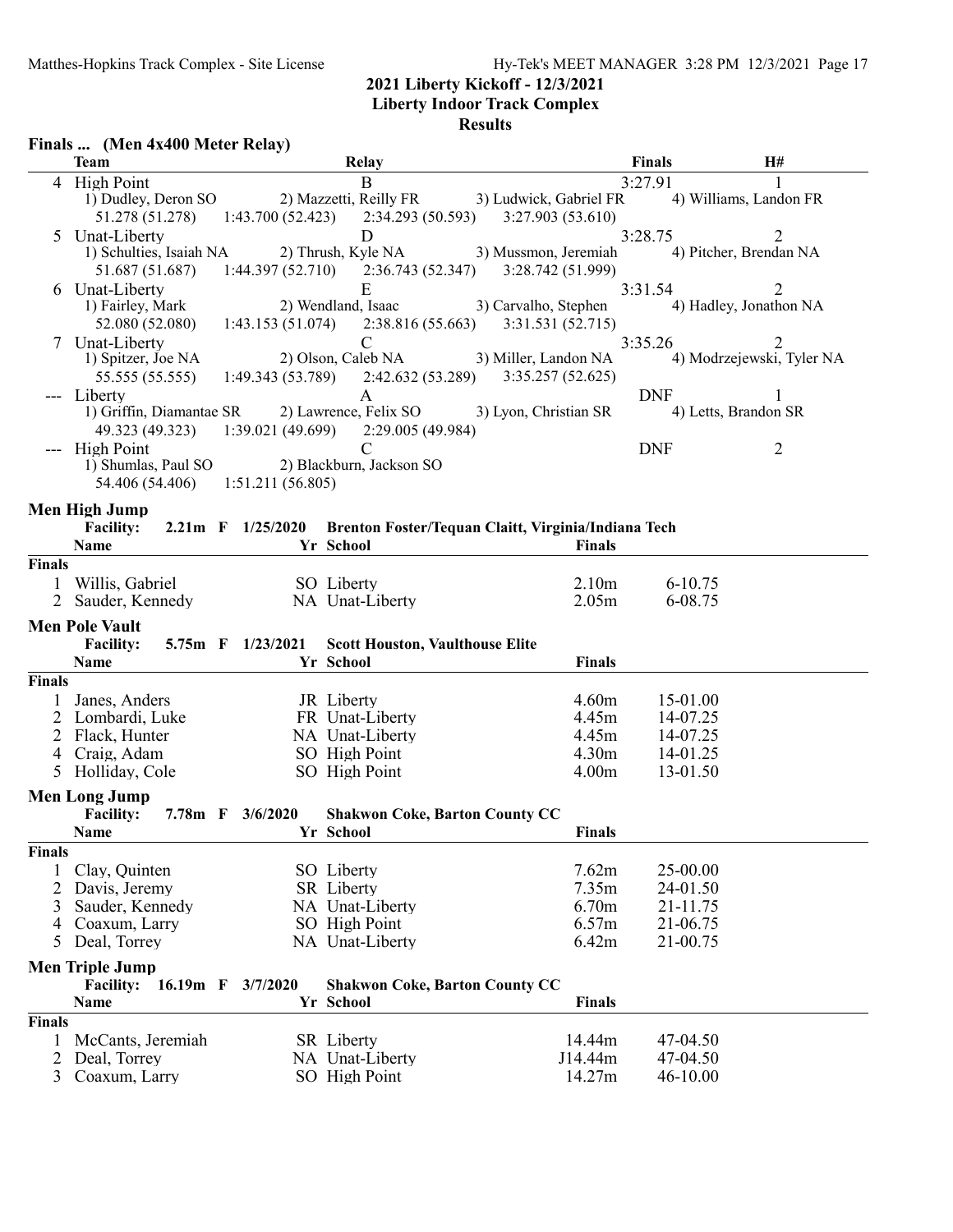**Liberty Indoor Track Complex Results**

|               | Finals  (Men Triple Jump)                    |                    |                                  |                              |  |
|---------------|----------------------------------------------|--------------------|----------------------------------|------------------------------|--|
|               | Name                                         |                    | Yr School                        | <b>Finals</b>                |  |
|               | 4 Davis, Jeremy                              |                    | SR Liberty                       | 13.85m<br>45-05.25           |  |
|               | <b>Men Shot Put</b>                          |                    |                                  |                              |  |
|               | <b>Facility:</b>                             | 20.49m F 2/11/2017 | <b>Stipe Zunic, Nike/Croatia</b> |                              |  |
|               | Name                                         |                    | Yr School                        | <b>Finals</b>                |  |
| <b>Finals</b> |                                              |                    |                                  |                              |  |
| 1             | Mitchell, Kyle                               |                    | <b>SR</b> Liberty                | 18.56m<br>60-10.75           |  |
| 2             | Van Niekerk, Chris                           |                    | SO High Point                    | 17.62m<br>57-09.75           |  |
| 3             | Ballivian, Jose                              |                    | <b>SR</b> Liberty                | 17.44m<br>57-02.75           |  |
| 4             | Mastro, Sam                                  |                    | NA Unat-Liberty                  | 15.39m<br>50-06.00           |  |
| 5             | Coleman, Desmond                             |                    | NA Unat-Liberty                  | 14.07m<br>46-02.00           |  |
| 6             | Backes, Beau                                 |                    | Unat-Liberty                     | 13.59m<br>44-07.00           |  |
| 7             | Hoffman, Alex                                |                    | FR High Point                    | 12.97m<br>42-06.75           |  |
| 8             | Grob, Tyler                                  |                    | Athletic Lab Track Club          | 12.58m<br>41-03.25           |  |
|               | <b>Men Weight Throw</b>                      |                    |                                  |                              |  |
|               | Facility: 21.44m F 3/7/2020                  |                    | Andrei Romanov, New Mexico JC    |                              |  |
|               | <b>Name</b>                                  |                    | Yr School                        | <b>Finals</b>                |  |
| <b>Finals</b> |                                              |                    |                                  |                              |  |
|               | Hicks, John                                  |                    | SO Liberty                       | 18.65m<br>61-02.25           |  |
| 2             | Hoffman, Alex                                |                    | FR High Point                    | 14.43m<br>47-04.25           |  |
| 3             | Hicks, Christian                             |                    | NA Unat-Liberty                  | 12.91m<br>42-04.25           |  |
|               | Heptathlon: #1 Men 60 Meter Dash Heptathlon  |                    |                                  |                              |  |
|               | <b>Facility:</b>                             | 7.00 F $1/26/2018$ | Chukwuma Maduka, Liberty         |                              |  |
|               | Name                                         | Yr                 | <b>School</b>                    | <b>Finals</b>                |  |
| <b>Finals</b> |                                              |                    |                                  |                              |  |
| 1             | Conine, Tucker                               |                    | SO High Point                    | 7.10                         |  |
| 2             | Van Duren, Daniel                            |                    | NA Unat-Liberty                  | 7.17                         |  |
| 3             | Bryan, Anthony                               |                    | FR Liberty                       | 7.17                         |  |
| 4             | Wendt, Zach                                  |                    | SO Unat-Liberty                  | 7.23                         |  |
| 5             | Mills, Evan                                  |                    | SO High Point                    | 7.46                         |  |
| 6<br>7        | Binkley, Stephen<br>Lewis, Brandon           |                    | JR High Point<br>SO High Point   | 7.62<br>7.77                 |  |
|               |                                              |                    |                                  |                              |  |
|               | Heptathlon: #7 Men 1000 Meter Run Heptathlon |                    |                                  |                              |  |
|               | Facility: 2:43.67 F 2/16/2019                | Yr                 | Pablo Romero, High Point         |                              |  |
|               | Name                                         |                    | <b>School</b>                    | <b>Finals</b>                |  |
| Finals        |                                              |                    |                                  |                              |  |
|               | Mills, Evan<br>33.634 (33.634)               | 1:09.737(36.104)   | SO High Point                    | 3:00.82<br>2:26.639 (38.337) |  |
|               |                                              |                    | 1:48.302(38.565)                 |                              |  |
|               | 3:00.820 (34.182)                            |                    |                                  |                              |  |
|               | 2 Lewis, Brandon                             |                    | SO High Point                    | 3:01.52                      |  |
|               | 36.591 (36.591)                              | 1:12.927(36.337)   | 1:49.205(36.278)                 | 2:26.819 (37.614)            |  |
|               | 3:01.516 (34.698)                            |                    |                                  |                              |  |
| 3             | Wendt, Zach                                  |                    | SO Unat-Liberty                  | 3:04.15<br>2:26.346 (38.344) |  |
|               | 34.271 (34.271)                              | 1:09.990 (35.719)  | 1:48.002 (38.013)                |                              |  |
|               | 3:04.145 (37.799)                            |                    |                                  |                              |  |
|               | 4 Van Duren, Daniel                          |                    | NA Unat-Liberty                  | 3:06.53                      |  |

3:06.530 (36.497)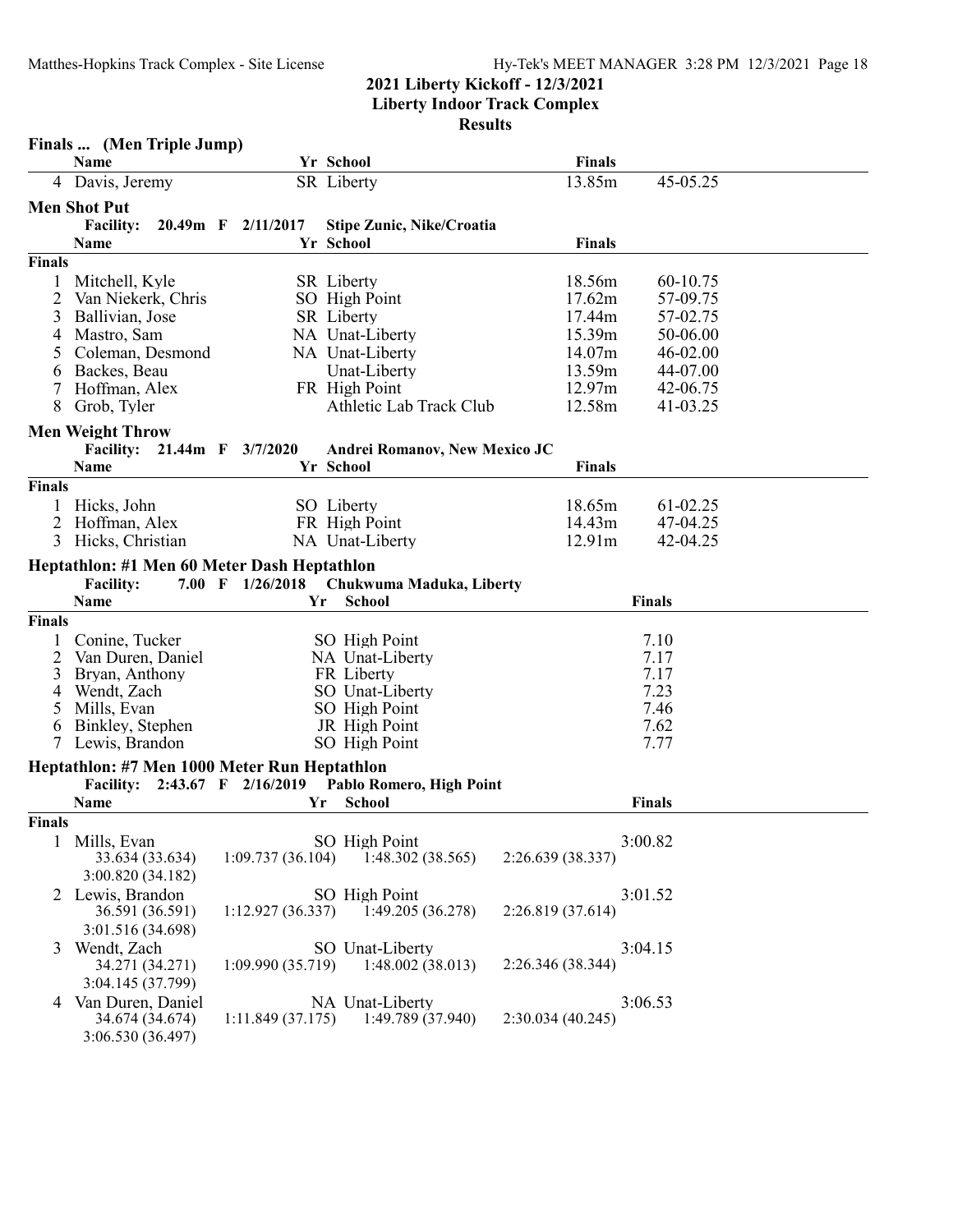**Liberty Indoor Track Complex**

|                | Name                                           | Yr                | Finals  (Heptathlon: #7 Men 1000 Meter Run Heptathlon)<br><b>School</b> |                   | <b>Finals</b> |               |
|----------------|------------------------------------------------|-------------------|-------------------------------------------------------------------------|-------------------|---------------|---------------|
|                |                                                |                   |                                                                         |                   |               |               |
| 5              | Conine, Tucker                                 |                   | SO High Point                                                           |                   | 3:06.62       |               |
|                | 36.794 (36.794)                                | 1:14.450(37.657)  | 1:55.231(40.782)                                                        | 2:33.977 (38.747) |               |               |
|                | 3:06.620(32.643)                               |                   |                                                                         |                   |               |               |
| 6              | Bryan, Anthony                                 |                   | FR Liberty                                                              |                   | 3:12.50       |               |
|                | 35.824 (35.824)                                | 1:14.160(38.337)  | 1:54.974(40.814)                                                        | 2:34.661 (39.688) |               |               |
|                | 3:12.491 (37.830)                              |                   |                                                                         |                   |               |               |
|                | Binkley, Stephen                               |                   | JR High Point                                                           |                   | 3:23.62       |               |
|                | 38.042 (38.042)                                | 1:16.830(38.788)  | 1:58.850(42.020)                                                        | 2:42.806 (43.957) |               |               |
|                | 3:23.616 (40.810)                              |                   |                                                                         |                   |               |               |
|                | Heptathlon: #5 Men 60 Meter Hurdles Heptathlon |                   |                                                                         |                   |               |               |
|                | <b>Facility:</b>                               | 7.95 F 1/22/2021  | Jack Flood, Athletic Lab TC                                             |                   |               |               |
|                | Name                                           | Yr                | School                                                                  |                   | <b>Finals</b> | H#            |
| Finals         |                                                |                   |                                                                         |                   |               |               |
| 1              | Bryan, Anthony                                 |                   | FR Liberty                                                              |                   | 8.36          |               |
| $\overline{2}$ | Wendt, Zach                                    |                   | SO Unat-Liberty                                                         |                   | 8.55          | $\frac{2}{2}$ |
| 3              | Van Duren, Daniel                              |                   | NA Unat-Liberty                                                         |                   | 8.73          |               |
| 4              | Conine, Tucker                                 |                   | SO High Point                                                           |                   | 9.02          | $\mathbf 1$   |
| 5              | Mills, Evan                                    |                   | SO High Point                                                           |                   | 9.10          |               |
| 6              | Lewis, Brandon                                 |                   | SO High Point                                                           |                   | 9.35          | $\frac{2}{1}$ |
| 7              | Binkley, Stephen                               |                   | JR High Point                                                           |                   | 9.81          | $\mathbf{1}$  |
|                |                                                |                   |                                                                         |                   |               |               |
|                | Heptathlon: #4 Men High Jump Heptathlon        |                   |                                                                         |                   |               |               |
|                | <b>Facility:</b>                               | 2.15m F 3/6/2020  | <b>Romaine Beckford, South Plains College</b>                           |                   |               |               |
|                | Name                                           |                   | Yr School                                                               | <b>Finals</b>     |               |               |
| Finals         |                                                |                   |                                                                         |                   |               |               |
|                | Wendt, Zach                                    |                   | SO Unat-Liberty                                                         | 1.88m             | $6 - 02.00$   |               |
| 2              | Van Duren, Daniel                              |                   | NA Unat-Liberty                                                         | 1.76m             | 5-09.25       |               |
| $\overline{2}$ | Lewis, Brandon                                 |                   | SO High Point                                                           | 1.76m             | 5-09.25       |               |
| $\overline{2}$ | Mills, Evan                                    |                   | SO High Point                                                           | 1.76m             | 5-09.25       |               |
| $\overline{2}$ | Bryan, Anthony                                 |                   | FR Liberty                                                              | 1.76m             | 5-09.25       |               |
| 6              | Conine, Tucker                                 |                   | SO High Point                                                           | 1.64m             | 5-04.50       |               |
| 6              | Binkley, Stephen                               |                   | JR High Point                                                           | 1.64m             | 5-04.50       |               |
|                | Heptathlon: #6 Men Pole Vault Heptathlon       |                   |                                                                         |                   |               |               |
|                | <b>Facility:</b>                               | 5.00m F 1/22/2021 | Tyler Grob, Athletic Lab TC                                             |                   |               |               |
|                | Name                                           |                   | Yr School                                                               | <b>Finals</b>     |               |               |
| Finals         |                                                |                   |                                                                         |                   |               |               |
|                | Bryan, Anthony                                 |                   | FR Liberty                                                              | 4.34m             | 14-02.75      |               |
|                | Wendt, Zach                                    |                   | SO Unat-Liberty                                                         | 4.24m             | 13-11.00      |               |
| 3              | Binkley, Stephen                               |                   | JR High Point                                                           | 3.94m             | 12-11.00      |               |
|                | 4 Conine, Tucker                               |                   | SO High Point                                                           | 3.74m             | 12-03.25      |               |
|                | 5 Lewis, Brandon                               |                   | SO High Point                                                           | 3.44m             | 11-03.50      |               |
| 6              | Mills, Evan                                    |                   | SO High Point                                                           | 3.24m             | 10-07.50      |               |
|                | Van Duren, Daniel                              |                   | NA Unat-Liberty                                                         | 2.84m             | 9-03.75       |               |
|                |                                                |                   |                                                                         |                   |               |               |
|                | Heptathlon: #2 Men Long Jump Heptathlon        |                   |                                                                         |                   |               |               |
|                | <b>Facility:</b>                               | 7.11m F 2/10/2017 | <b>Zach Davis, Liberty</b>                                              |                   |               |               |
|                | Name                                           |                   | Yr School                                                               | <b>Finals</b>     |               |               |
| Finals         |                                                |                   |                                                                         |                   |               |               |
| 1              | Bryan, Anthony                                 |                   | FR Liberty                                                              | 6.55m             | 21-06.00      |               |
|                | 2 Van Duren, Daniel                            |                   | NA Unat-Liberty                                                         | 6.52m             | 21-04.75      |               |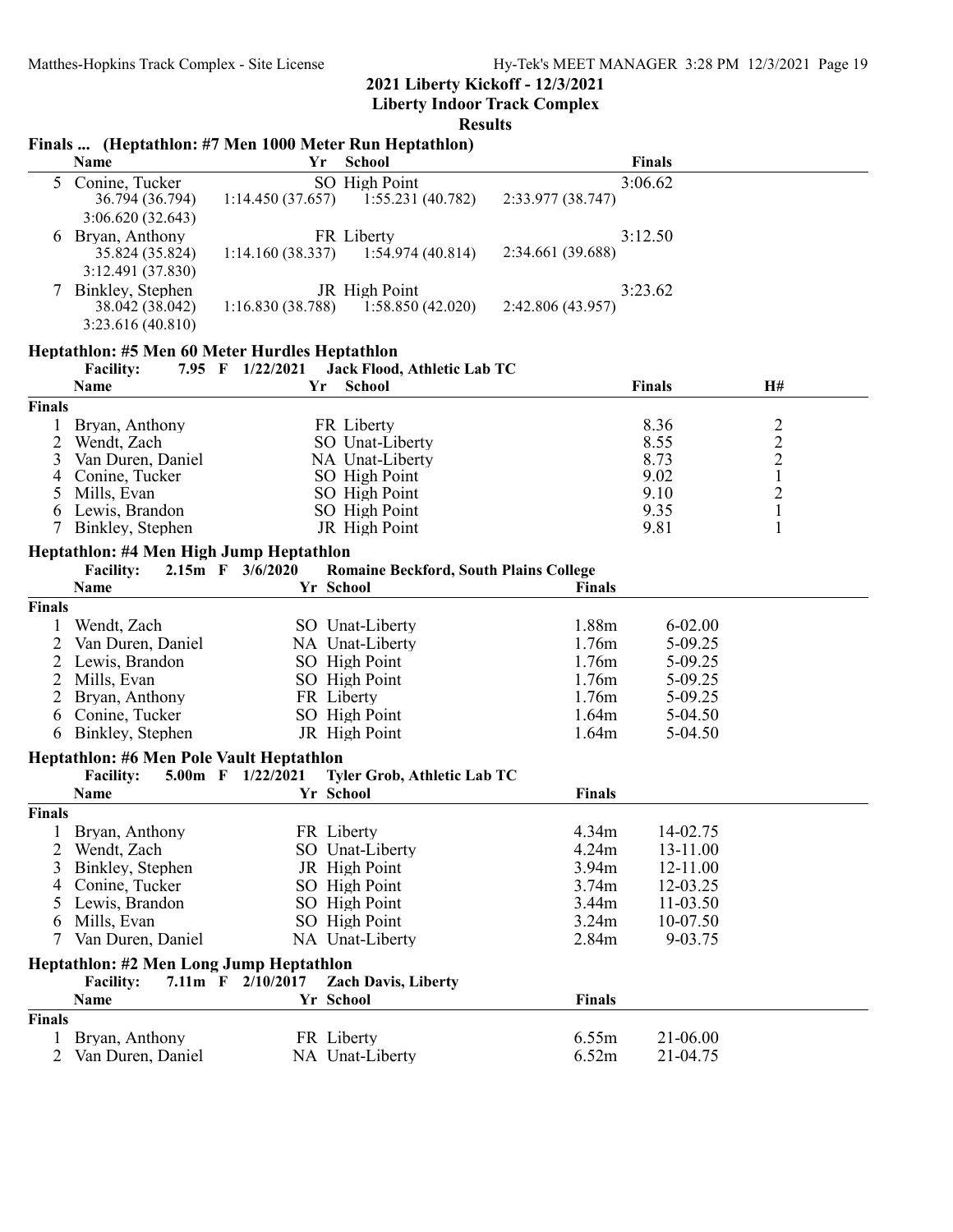**Liberty Indoor Track Complex**

|               | Finals  (Heptathlon: #2 Men Long Jump Heptathlon) |           |                                  |                   |               |    |  |  |  |
|---------------|---------------------------------------------------|-----------|----------------------------------|-------------------|---------------|----|--|--|--|
|               | Name                                              |           | Yr School                        | <b>Finals</b>     |               |    |  |  |  |
| 3             | Wendt, Zach                                       |           | SO Unat-Liberty                  | 6.46m             | 21-02.50      |    |  |  |  |
| 4             | Mills, Evan                                       |           | SO High Point                    | 6.32m             | 20-09.00      |    |  |  |  |
| 5.            | Conine, Tucker                                    |           | SO High Point                    | 6.11 <sub>m</sub> | 20-00.50      |    |  |  |  |
| 6             | Binkley, Stephen                                  |           | JR High Point                    | 5.60m             | 18-04.50      |    |  |  |  |
|               | Lewis, Brandon                                    |           | SO High Point                    | 5.08m             | 16-08.00      |    |  |  |  |
|               | Heptathlon: #3 Men Shot Put Heptathlon            |           |                                  |                   |               |    |  |  |  |
|               | Facility: 15.15m F 1/21/2021                      |           | Dylan Cooper, Athletic Lab TC    |                   |               |    |  |  |  |
|               | Name                                              |           | Yr School                        | <b>Finals</b>     |               |    |  |  |  |
| <b>Finals</b> |                                                   |           |                                  |                   |               |    |  |  |  |
|               | Bryan, Anthony                                    |           | FR Liberty                       | 13.25m            | 43-05.75      |    |  |  |  |
| 2             | Wendt, Zach                                       |           | SO Unat-Liberty                  | 11.94m            | 39-02.25      |    |  |  |  |
| 3             | Mills, Evan                                       |           | SO High Point                    | 11.57m            | 37-11.50      |    |  |  |  |
|               | Lewis, Brandon                                    |           | SO High Point                    | 11.46m            | 37-07.25      |    |  |  |  |
| 5.            | Van Duren, Daniel                                 |           | NA Unat-Liberty                  | 11.08m            | 36-04.25      |    |  |  |  |
| 6             | Conine, Tucker                                    |           | SO High Point                    | 10.97m            | 36-00.00      |    |  |  |  |
| 7             | Binkley, Stephen                                  |           | JR High Point                    | 10.62m            | 34-10.25      |    |  |  |  |
|               | <b>Men Heptathlon</b>                             |           |                                  |                   |               |    |  |  |  |
|               | <b>Facility:</b><br>5523 F                        | 1/27/2018 | <b>Markus Ballengee, Liberty</b> |                   |               |    |  |  |  |
|               | Name                                              | Yr        | <b>School</b>                    |                   | <b>Finals</b> | H# |  |  |  |
| Finals        |                                                   |           |                                  |                   |               |    |  |  |  |
|               | Bryan, Anthony                                    |           | FR Liberty                       |                   | 4961          |    |  |  |  |
| 2             | Wendt, Zach                                       |           | SO Unat-Liberty                  |                   | 4946          |    |  |  |  |
| 3             | Van Duren, Daniel                                 |           | NA Unat-Liberty                  |                   | 4396          |    |  |  |  |
|               | Conine, Tucker                                    |           | SO High Point                    |                   | 4385          |    |  |  |  |
| 5             | Mills, Evan                                       |           | SO High Point                    |                   | 4352          |    |  |  |  |
| 6             | Lewis, Brandon                                    |           | SO High Point                    |                   | 3980          |    |  |  |  |
|               | Binkley, Stephen                                  |           | JR High Point                    |                   | 3826          |    |  |  |  |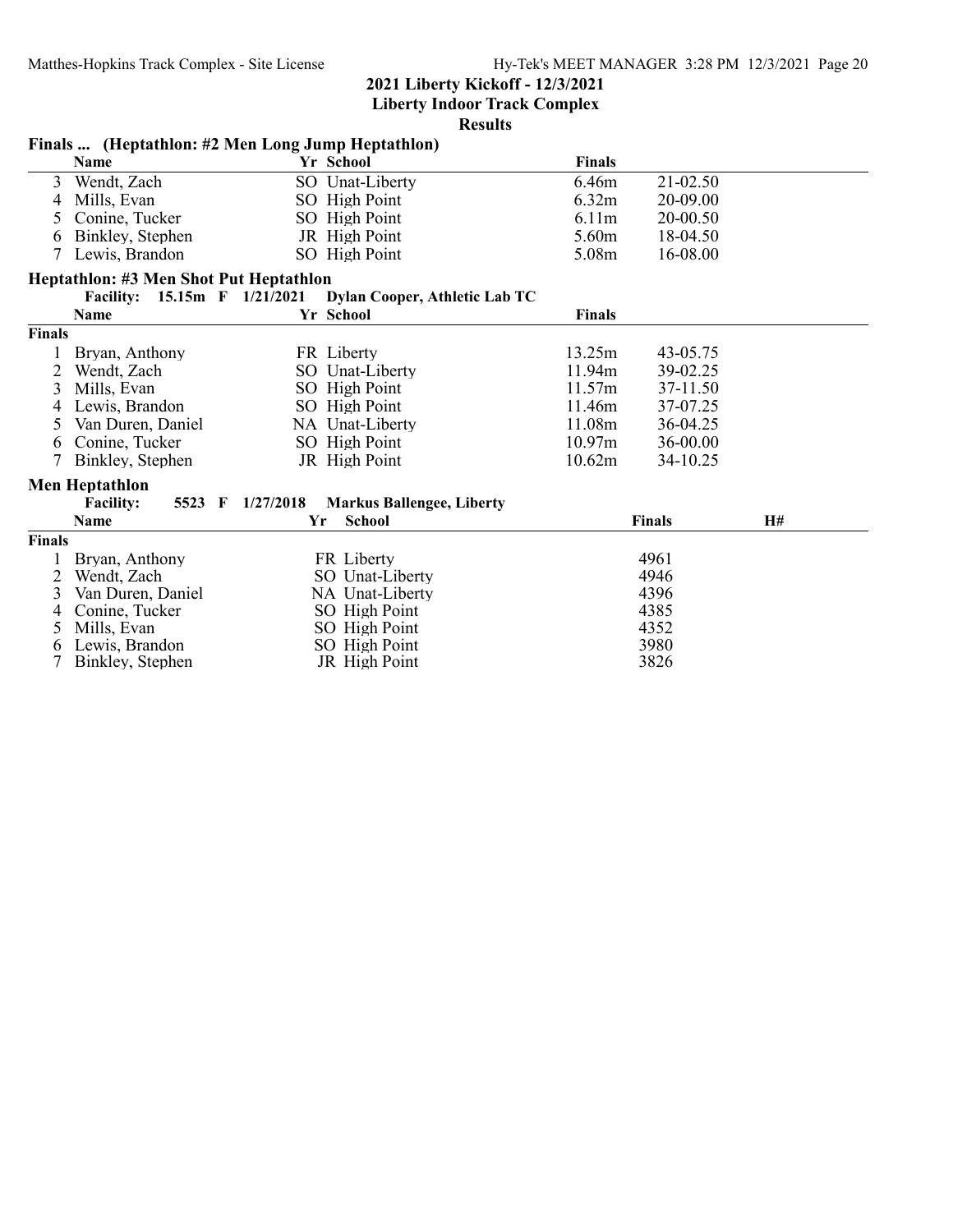**Men Heptathlon**

|                                     | Points | 60   | LJ      | SP                                                       |     | HJ Day1 60H | PV                                                                            | 1000          |
|-------------------------------------|--------|------|---------|----------------------------------------------------------|-----|-------------|-------------------------------------------------------------------------------|---------------|
| 1 Bryan, Anthony<br>Liberty         |        |      |         |                                                          |     |             | 7.17 6.55m 13.25m 1.76m 8.36 4.34m 3:12.50<br>21-06 43-05.75 5-09.25 14-02.75 |               |
| FR                                  |        |      |         |                                                          |     |             | 4961 (823) (709) (682) (593) 2807 (893) (714) (547)                           |               |
| 2 Wendt, Zach<br>Unat-Liberty       |        | 7.23 |         | $21 - 02.5$ 39-02.25 6-02                                |     |             | 6.46m 11.94m 1.88m 8.55 4.24m 3:04.15<br>$13-11$                              |               |
| <b>SO</b>                           |        |      |         |                                                          |     |             | 4946 (802) (688) (603) (696) 2789 (848) (685) (624)                           |               |
| 3 Van Duren, Daniel<br>Unat-Liberty |        |      |         | 7.17 6.52m 11.08m 1.76m<br>$21 - 04.75$ 36-04.25 5-09.25 |     |             | 8.73 2.84m 3:06.53<br>$9 - 03.75$                                             |               |
| NA                                  |        |      |         |                                                          |     |             | 4396 (823) (702) (551) (593) 2669 (806) (319) (602)                           |               |
| 4 Conine, Tucker<br>High Point      |        | 7.10 |         | $20-00.5$ $36-00$ $5-04.5$ $12-03.25$                    |     |             | 6.11m 10.97m 1.64m 9.02 3.74m 3:06.62                                         |               |
| <b>SO</b>                           |        |      |         |                                                          |     |             | 4385 (847) (610) (544) (496) 2497 (741) (546)                                 | (601)         |
| 5 Mills, Evan<br>High Point         |        | 7.46 |         | 20-09 37-11.5 5-09.25                                    |     |             | 6.32m 11.57m 1.76m 9.10 3.24m 3:00.82<br>$10 - 07.5$                          |               |
| <b>SO</b>                           |        |      |         |                                                          |     |             | 4352 (726) (657) (580) (593) 2556 (724) (416) (656)                           |               |
| 6 Lewis, Brandon<br>High Point      |        |      |         | 16-08 37-07.25 5-09.25                                   |     |             | 7.77 5.08m 11.46m 1.76m 9.35 3.44m 3:01.52<br>$11 - 03.5$                     |               |
| SO <sub>2</sub>                     |        |      |         |                                                          |     |             | 3980 (628) (398) (574) (593) 2193 (671) (467) (649)                           |               |
| 7 Binkley, Stephen<br>High Point    |        | 7.62 |         | 5.60m 10.62m 1.64m 9.81<br>$18 - 04.5$ 34-10.25 5-04.5   |     |             | $12 - 11$                                                                     | 3.94m 3:23.62 |
| JR.                                 |        |      |         |                                                          |     |             | 3826 (675) (502) (523) (496) 2196 (578) (601) (451)                           |               |
| DNF Schilling, Jaden<br>Unattached  |        |      | DNS DNS | DNS                                                      | DNS | DNS         | DNS                                                                           | DNS           |
| FR                                  |        | (0)  | (0)     | (0)                                                      | (0) | (0)         | (0)                                                                           | (0)           |
|                                     |        |      |         |                                                          |     |             |                                                                               |               |